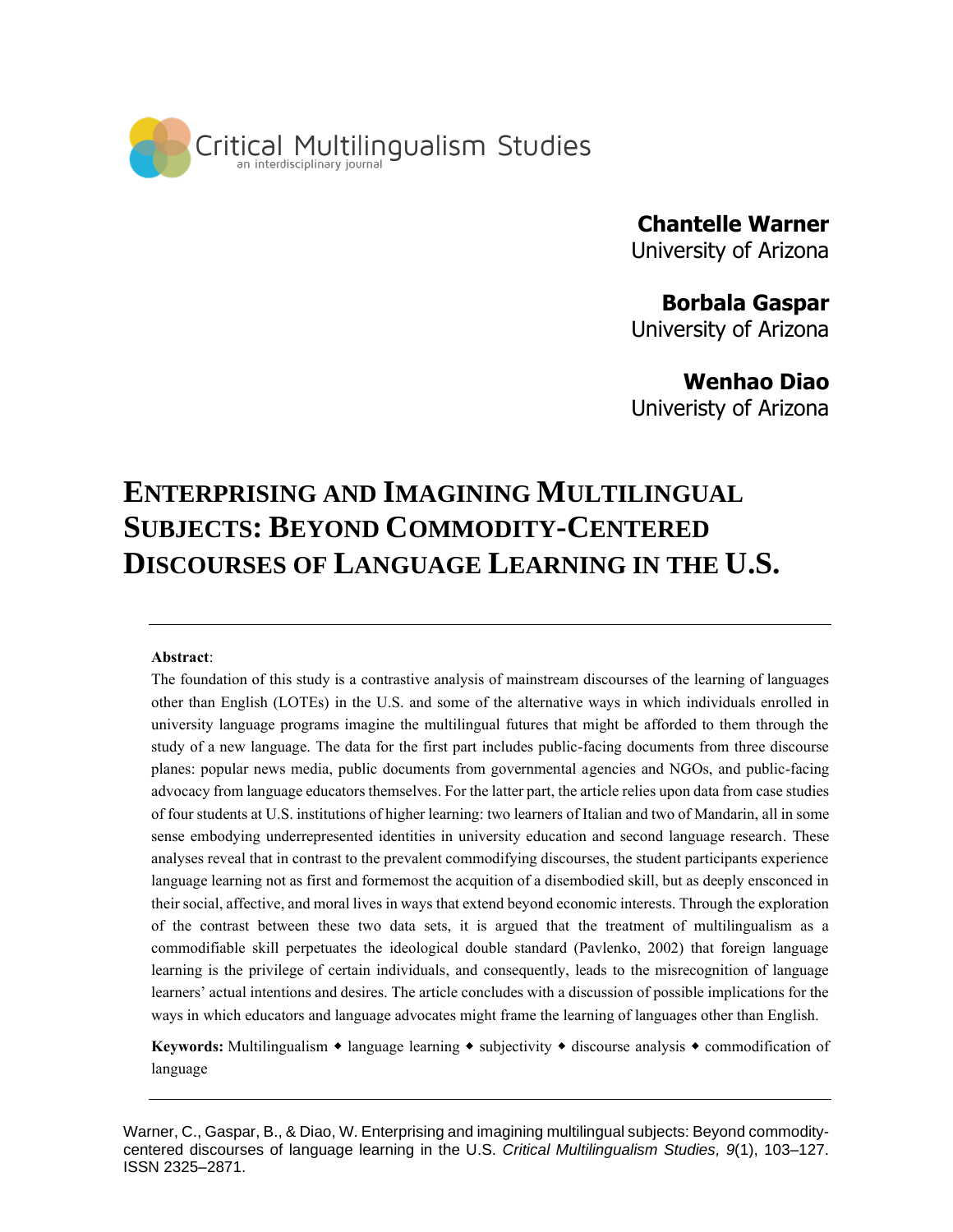#### **Introduction**

U.S.-based learners of languages other than English (LOTEs) are often positioned as enterprising multilingual subjects, whose ability to adapt to different linguistic and cultural contexts will enable them to live and work across the globalized markets of late capitalism (Flores, 2013; Heller & McElhinny, 2017). Within this view, languages are valued first and foremost as commodities that secure economic, diplomatic, and self-fulfillment benefits for the individuals who speak them and for the nation states they serve (Heller, 2010). At the same time, recent data suggests that this commodity-centered framing is at odds with how many English speakers in the U.S. select a particular foreign language (see Anya, 2020; Looney & Lusin, 2019). This disconnect between how language learning is advocated and marketed, on the one hand, and learners' experiences with new languages, on the other hand, opens up a space for questioning the assumptions inherent in skill-centered discourses of language learning and the effects thereof for learners whose experiences and desires are marginalized within these discussions.

In this article, we examine prevalent variations of the language-as-commodity discourse in mainstream conversations and depict some of the alternative ways in which individuals imagine the multilingual futures that might be afforded to them through the study of a new language. For the former, we rely on a critical analysis of documents from three discourse planes that impact language programs and language teaching practices: popular news media, public documents from governmental agencies and NGOs, and public-facing advocacy from language educators themselves. We then put these into dialogue with learner voices, drawing upon data from studies of four students at U.S. institutions of higher learning: two learners of Italian and two of Mandarin, two languages that are often positioned in contrasting ways within conversations about the value of language learning. Each of these four focal participants represents identities that have been marginalized within the field of language teaching and learning, as well as a set of unique histories and experiences. Thus, together they provide a glimpse at the diversity of language learners. By exploring this contrast between how language learning is promoted and how these learners imagine the role of multilingualism in their lives, we argue that commodity-centered discourses perpetuate ideological double standards (Pavlenko, 2002) that position languages other than English as a form of symbolic capital for upwardly mobile (presumably white, middle class, enabled) elites in ways that misrecognize the desires that may actually drive learners' (re-)commitment to language learning. We then conclude with implications for how educators and language advocates might frame the learning of languages other than English in the US, in ways that allow themselves and their potential students to imagine subjectivities for themselves outside of these commodifying discourses.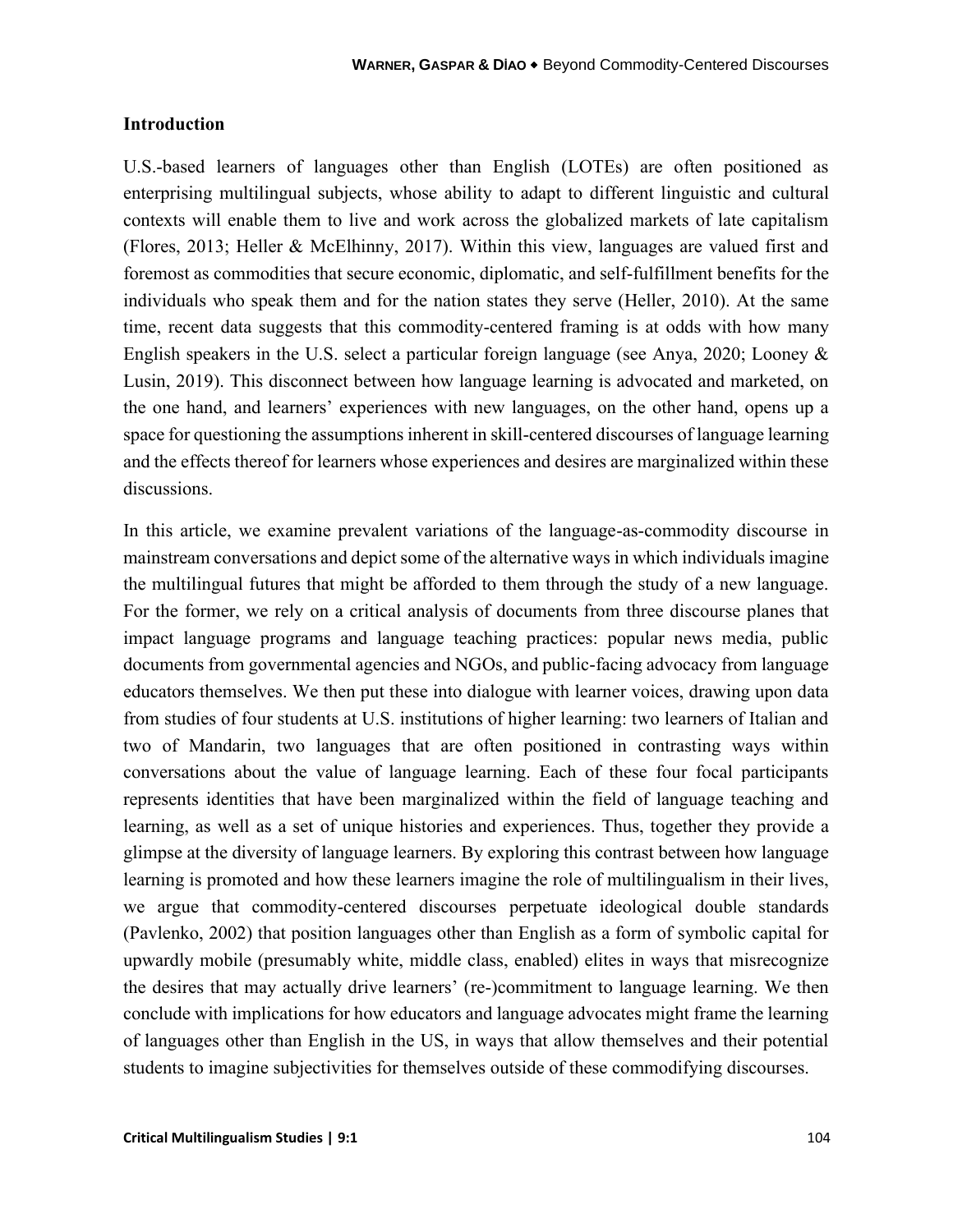## **Commodity-Centered Discourses of Language Learning and the Centering of Enterprising Subjects**

Certain discourses are incredibly pernicious within language teaching and learning (see Dupuy & Michelson, 2019; Diao & Trentman, 2016; Trentman & Diao, 2017); among them, the notion of languages as commodifiable skills ranks highly. At the foundation of commodity-centered discourses of language teaching and learning is a notion of linguistic instrumentalism, in which language is viewed as a means to utilitarian ends (e.g., Bernstein et al, 2015; Kubota, 2011). As scholars such as Anya (2020), Flores (2013), and Kubota (2016) have compellingly argued, the neoliberal discourses within which this model of language partakes have contributed significantly to the maintenance and intensification of inequities related to race and class.

One of the most tangible effects of commodifying discourses is the distribution of forces and resources, which as Flores writes, tend to coalesce in "support of the free flow of capitalism in ways that benefit transnational corporations and economic elites" (Flores, 2013, p. 503). This relates to questions of funding, as languages are evaluated in terms of which are most valuable. It also relates to less immediately quantifiable effects, such as the ways in which languages act as forms of symbolic capital that can be mobilized in markets as a marker of class or elitism (De Costa, 2019; Heller, 2010, p. 102). Flores (2013) has argued that neoliberalism furthermore manifests itself in individual subjectivities, by positing the ideal of an enterprising-self—"an autonomous, flexible, and innovative subject" who is able to rapidly adapt (p. 503). Thus, even celebratory takes on pluri- and multilingualism are often complicit in discourses that reduce multilingual subjectivities to consumers and entrepreneurs (see Kubota, 2016).

## **Subjectivity in Language Learning: Investment and Desire**

Along with related concepts, such as identity and agency, subjectivity has been a key topic of interest in applied linguistics and second language studies for the past couple of decades, and scholarship in this area helps to explain why the kinds of subject positions afforded to learners by particular discourses around language learning matter. In this section we focus on a few of the key theories and concepts from within this vast set of discussions, in order to create a working vocabulary around multilingual subjectivities that will guide our analysis in the subsequent excerpts. Our focus will be on poststructuralist accounts of subjectivity, which have been associated with engagement "in a sustained critique of current social, political, and cultural forms and an ethical pre-occupation with questions of justice" (McNamara, 2012, p. 477).

One of the most influential frameworks for understanding subjectivity in language education has been Norton's work on identity and investment (Norton 1997, 2000, 2001). Norton treats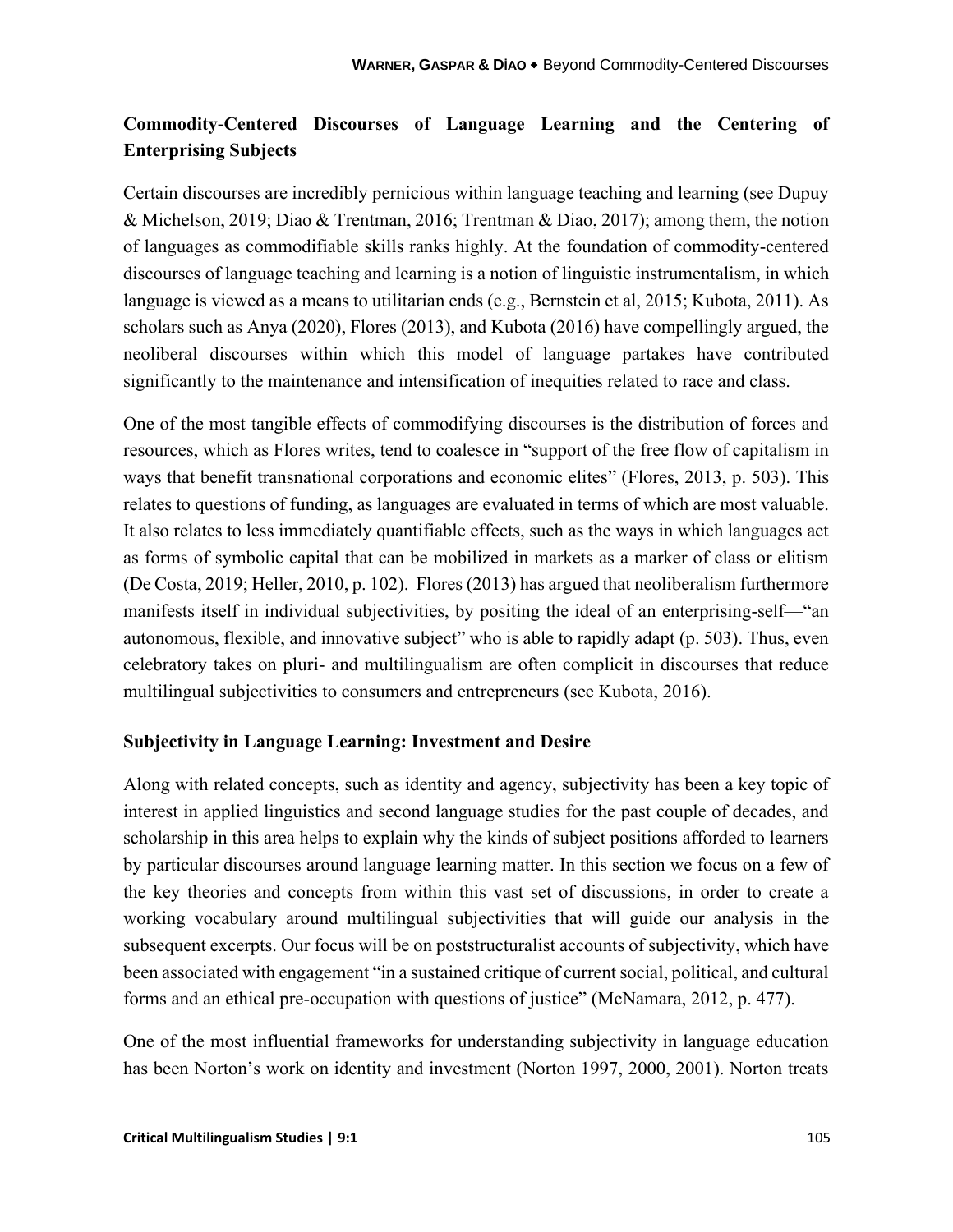identity as relational, subjective, non-static, and particular to geographical and temporal contexts. As an alternative to psychologically oriented discussions of motivation, the sociallycentered notion of investment describes how learners relate to their context and to others as they negotiate power and social positions through discourses as they invest (or not) in learning a new language. Drawing on Bourdieu's sociological concept of symbolic capital (e.g., Bourdieu, 1977), Norton argues that when learners invest in a language they do so with the belief that they will acquire a wider range of symbolic and material resources (see Norton, 2013; Norton & Darvin, 2015). A learner can be highly motivated, and yet disinvest in a particular classroom community or set of teaching practices because they are incompatible with the identities they imagine for themselves.

Kramsch (2009) shares Norton's interest in how multilingual subjects are shaped by and reproduce social structures. She likewise draws on Bourdieu among others, to make sense of how human subjects are shaped; however, Kramsch's interest in the "lived experiences of multiple language users" (p. 2) in and outside of the classroom leads her to put a different emphasis on the role of desire in subjectivity. To theorize desire, Kramsch draws heavily from Kristeva's (1980) theory of humans as subjects-in-process who are continually being (re)made on the cusp of two realms: the semiotic, which for Kristeva is a pre-verbal, ahistorical, psychosomatic realm of emotions and feelings (see Kramsch, 2009, p. 97) and the symbolic, which is mediated by linguistic and stylistic choices and meaning designs. By bringing in Kristeva, Kramsch is able to highlight the aesthetic, affective dimensions of language learning that are not wholly outside of but are also in excess of rational assessments of material and symbolic capital. Whereas for Norton desire as it relates to investment means "the desire to...", for Kramsch desire is often less directional. She cites, for example, the many language memoirs in which language learning is associated with the desire for escape or for simply being *other*  (pp. 14-15, 82-85).

Norton's notion of investment is helpful for conceptualizing how language learners orient themselves towards idealized subject positions in imagined communities and how this relates to what Pennycook (2016) has described as "economies of desire," that is the ways in which these personal investments are embedded in socioculturally shaped values, wants, and needs. While Kramsch's discussion of subjectivity and desire reminds us that language learning is not only shaped by actuarial decisions related to losses and gains, but also by often more affective and less oriented towards pre-defined goals. It is noteworthy that while Norton and Pennycook based their theoretical positions on English as a second language learners for whom the market value of the new language is a given, Kramsch focuses primarily on languages other than English (LOTE) learners studying in English medium contexts. For these individuals, the choice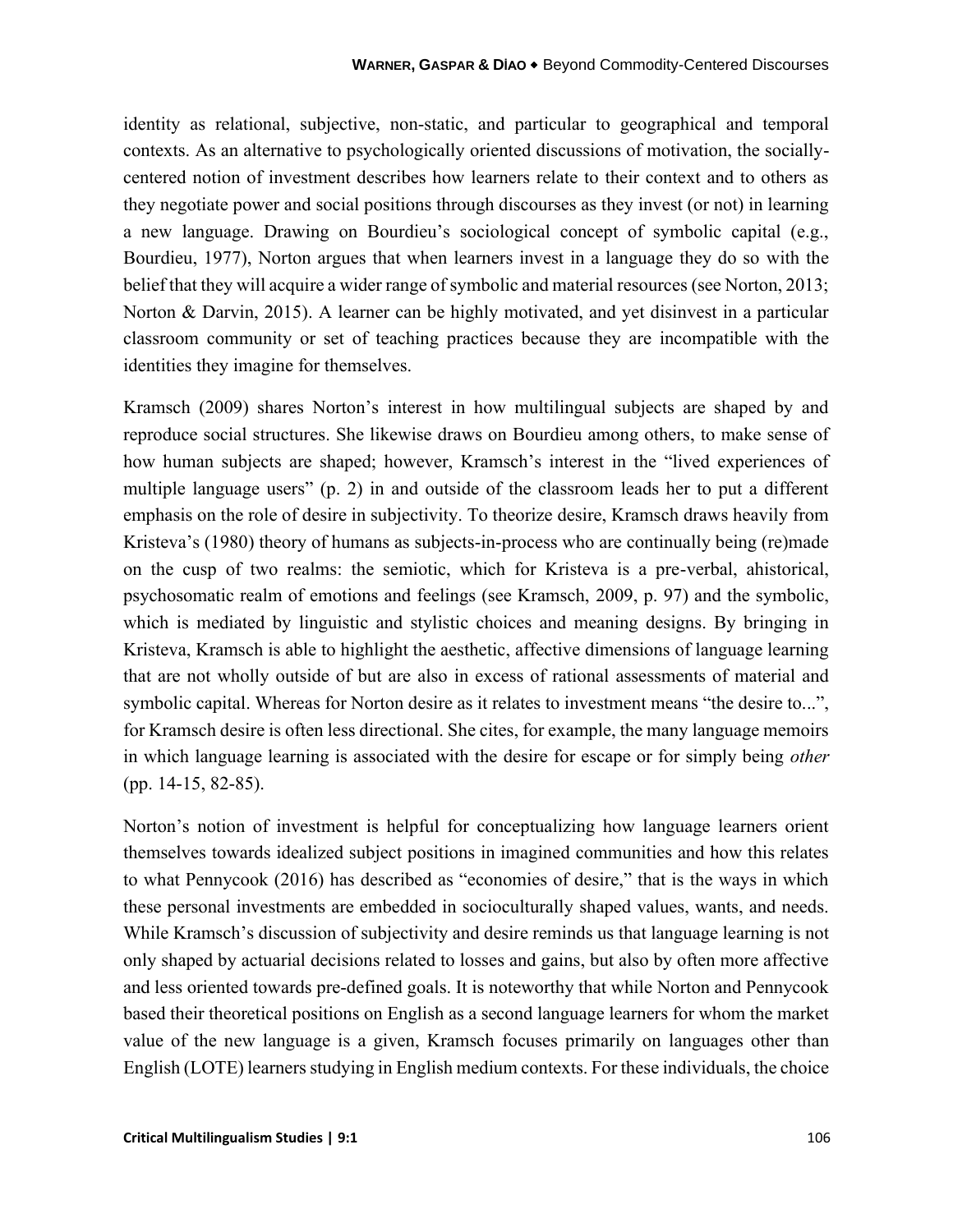to learn a second language is likely shaped by different economies of desire, and especially those who do not fit the usual profile of "foreign language learner" may find the assumptions made about their motivations and investments heteronormative and exclusive (e.g., Anya, 2020). In the next two sections, we turn first to the broader contemporary discourses around LOTE learning in the U.S. and then to learner discourses. Drawing from both Norton and Kramsch and the theories of poststructuralist discourse analysis, we show how these discourses position the subjectivities of the learners, before concluding with a discussion of the implications for research and practice.

#### **Contemporary Public Discourses of LOTE Learning in the U.S.**

In this section, we critically examine discourses of LOTE learning as these manifest in three different planes in publications over the past decade. This time span stretches from the years immediately following the Great Recession in 2008 to the global COVID-19 pandemic in 2020.

#### *Media discourses*

For this first discourse plane, our primary sources are online news articles and op-eds. These were found by conducting a search with Google's news filter, using the term "language learning", and then manually removing any results that focused on English language learning. The nature of news media means that a topic is only thematized when prompted by current events. In the publications from the past decade, this has meant that coverage of LOTE learning has clustered around two topics: post-recession debates about language requirements in higher education and the rise of casual language learning apps. In the former, the learning subject is often almost absent, because the focus is on programs and institutions. A notable exception is a *New York Times* feature from 2016, published in response to the decision by Princeton University to implement a requirement that all students study a language other than English. Around the question "Should Foreign Language Classes Be Mandatory in College?,"<sup>1</sup> the *Times*  published three short op-eds written by highschool students. While the three pieces represent a range of opinions, the respondent who makes the most unequivocal case for a language requirement bases her argument securely in the idea of students as enterprising subjects: "We must be able to communicate effectively with foreign partners. So, what gives a person the edge needed to compete with others in this job market? Proficiency in another language." A strikingly similar reasoning is used to argue against language requirements in a 2014 episode of the popular economic podcast, *Freakonomics*, responding to a listener query, "Is Learning a

<sup>1</sup> "Should Foreign Languages Classes be Mandatory in College?," Room for Debate, *New York Times* (Online), Dec. 28, 2016.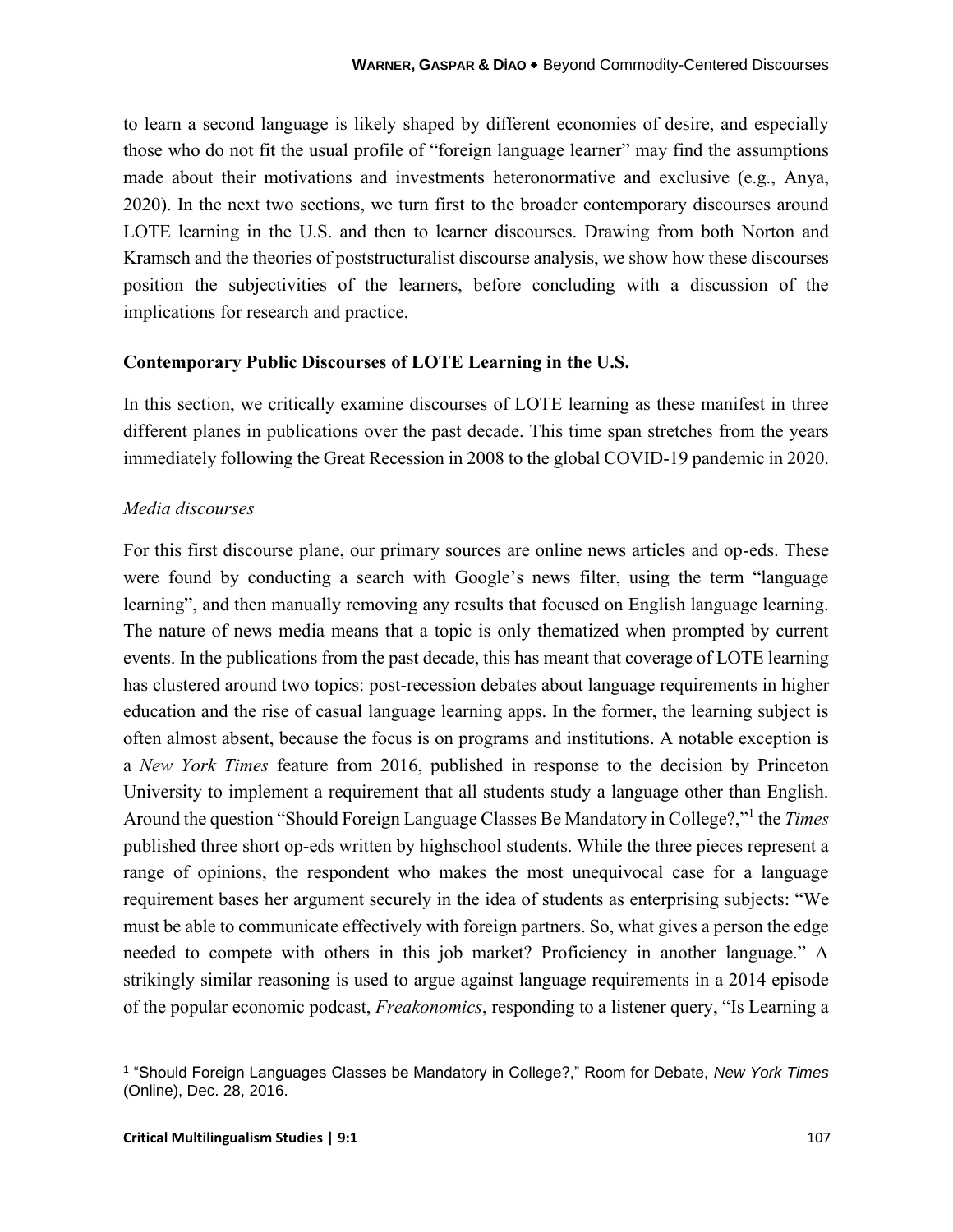Foreign Language Really Worth It?" The conversation largely focuses on the financial return on investment, based on the amount of time and money it costs to teach languages versus the amount of money the average students is expected to increase their earnings. At the end of the episode, Bryan Caplan—an economist, who has argued through the podcast that only English promises this kind of real-world incentive—reveals that he speaks German, citing his love of the philosophy of Nietzsche and compositions of Wagner. The concluding message is that only this kind of personal enrichment can justify the pursuit of a new language for an English speaker.

Personal enrichment is also at the center of many of the articles on language learning apps. While some of these articles focus on the economics of this now multi-billion-dollar industry, many of the publications present readers with reviews of the best apps available. In particular the latter has seen a surge in the wake of the COVID-19 pandemic, as a number of pieces have appeared that promote the idea of language learning as a means of realizing one's travel fantasies while in lockdown or as a form of self-improvement akin to baking and fitness regimes.<sup>2</sup> In these articles, the reader is implicated and sometimes even directly addressed as a consuming subject, whose perseverance and savvy app selection will drive their personal enrichment.

## *Governmental and NGO discourses*

The second discourse plane is represented by public documents from governmental and nonprofit organizations that directly or indirectly support the learning of LOTEs in the U.S. This includes, for example, transcripts of congressional hearings and commissioned reports published on web sites of the Department of Education and Department of Defense web sites and widely distributed reports (see Appendix for a full list). Because our data set begins in 2010, the early publications from the federal government and from NGOs continue to echo the discourses of an American "language crisis" that took hold following the terrorist attacks in the U.S. on September 11, 2001 (e.g., Klein & Rice, 2012; U.S. Government Printing Office, 2012). Through the 2000s, a series of statements from governmental organizations, their representatives, and non-governmental organizations commissioned by the government have issued statements and reports that advocate for increased federal support for languages. Across these publications, the most salient discursive frames are that of "language-as-a-resource," of which the nation-state can have as deficit, and "language-as-a-barrier," which can impede the

<sup>2</sup> See Stephanie Rosenbloom, "Want to Learn French? Italian? Russian? There's No Time Like the Present," *New York Times* (Online), Apr. 28, 2020; Bianca Ferrari, "How to Learn a Foreign Language at Home, and Stick to It," *VICE* (Online), May 13, 2020; Lane Greene, "How to learn a language in the lockdown," Johnson Column, *Economist* (Online), Apr. 18, 2020.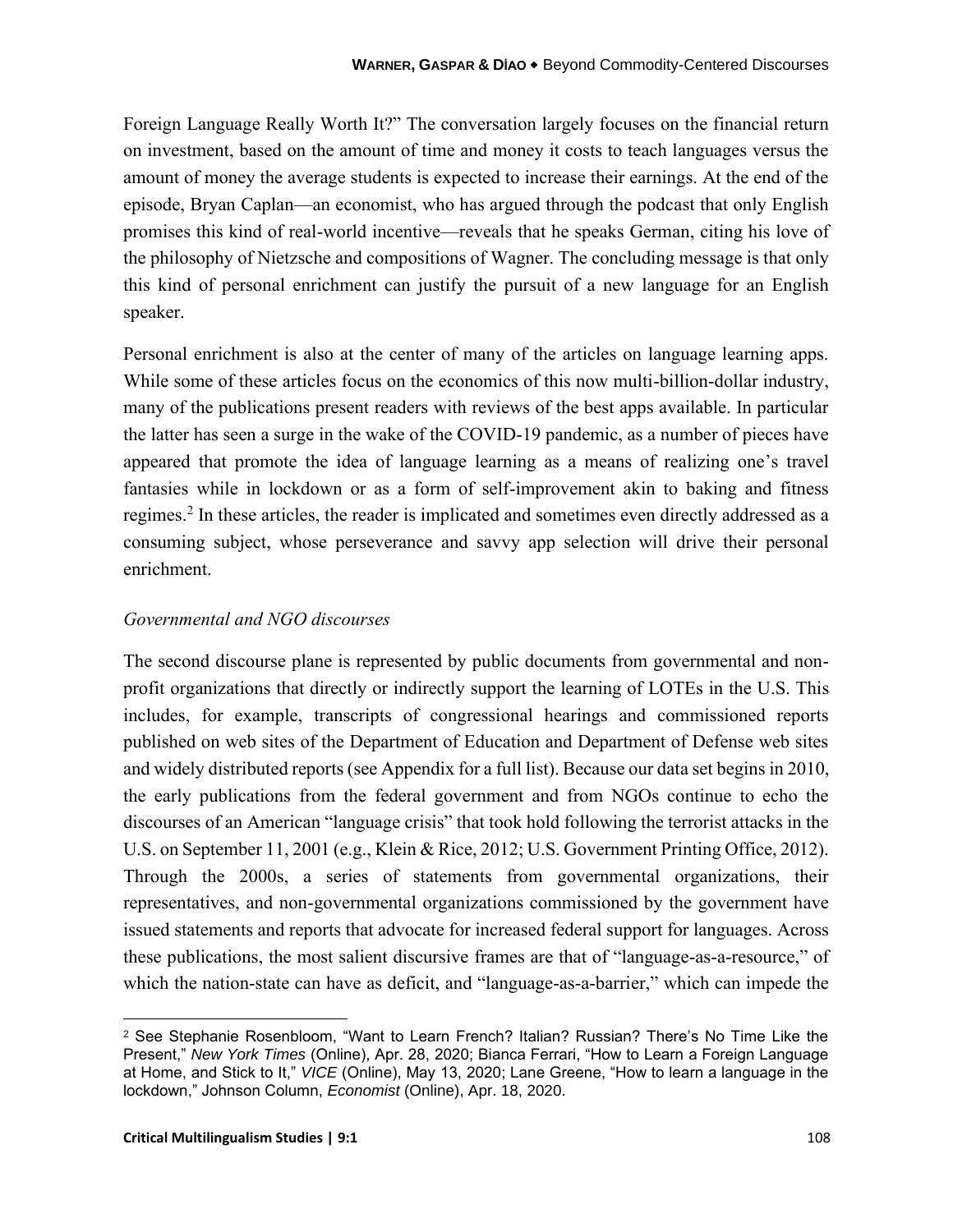success of an institutional entity (such as a corporation or nation state). In both cases, a frequent characteristic is the use of agentless constructions, like the following from the testimony of Tracy North, a deputy assistant director of intelligence operations in the FBI:

The FBI relies on foreign-language capabilities to quickly and accurately inform operations and enhance analysis. The success of the FBI's mission is clearly dependent upon high quality language services and the ability to translate and analyze information in a timely manner. (U.S. Government Printing Office, 2012, p. 8)

Language capabilities here are presented as if they act independently of human subjects. Social actors are only mentioned in passing and are often treated as possessions of the federal government, as they are in another part of North's testimony where linguists exist in a "linguist resource base" (p. 8) or in the more recent report from the American Academy of Arts and Sciences (2017) where language speakers (including heritage speakers) are "local and regional resources" (p. 12) that can be "deployed" or "tapped" (p. 17) for national interests. In the documents from this discourse plane, the rhetorical conflation of individuals with the nation forms as a justification for federal and institutional investments in language education; where the motivations and desires of learners are mentioned, it is incidental and related to the careers they might hold, in which they might serve these national interests.

## *Advocacy discourses from language educators*

For this third section, we draw from two sets of examples of public advocacy from those working in modern languages and cultures. We focused on two sites for this—op-eds by scholars working in LOTEs from the online publication *Inside Higher Education*, which has a general academic audience, and materials from the *Lead with Languages* advocacy project, sponsored by the American Council for the Teaching of Foreign Languages (ACTFL).

In the language advocacy op-eds in *Inside Higher Education*, authors often promote arguments that learning a language can support generally accepted academic learning objectives including "critical thinking skills" and "intercultural competence."<sup>3</sup> A striking example is an op-ed from 2010 by Russell Berman (then Vice President of the Modern Language Association), written as a response to a keynote address at ACTFL's annual convention by Richard Haass (then president of the Council on Foreign Relations).<sup>4</sup> While both are ostensibly advocating for

<sup>3</sup> See Deb S. Reisinger, "Claiming Our Space," *Inside Higher Ed* (Online), May 18, 2017; Megan M. Ferry, "Foreign Language Learning," *Academic Minute Podcast, Inside Higher Ed* (Online), October 22, 2014.

<sup>4</sup> Russell A. Berman, "Foreign Language for Foreign Policy?," *Inside Higher Ed* (Online), November 23, 2010.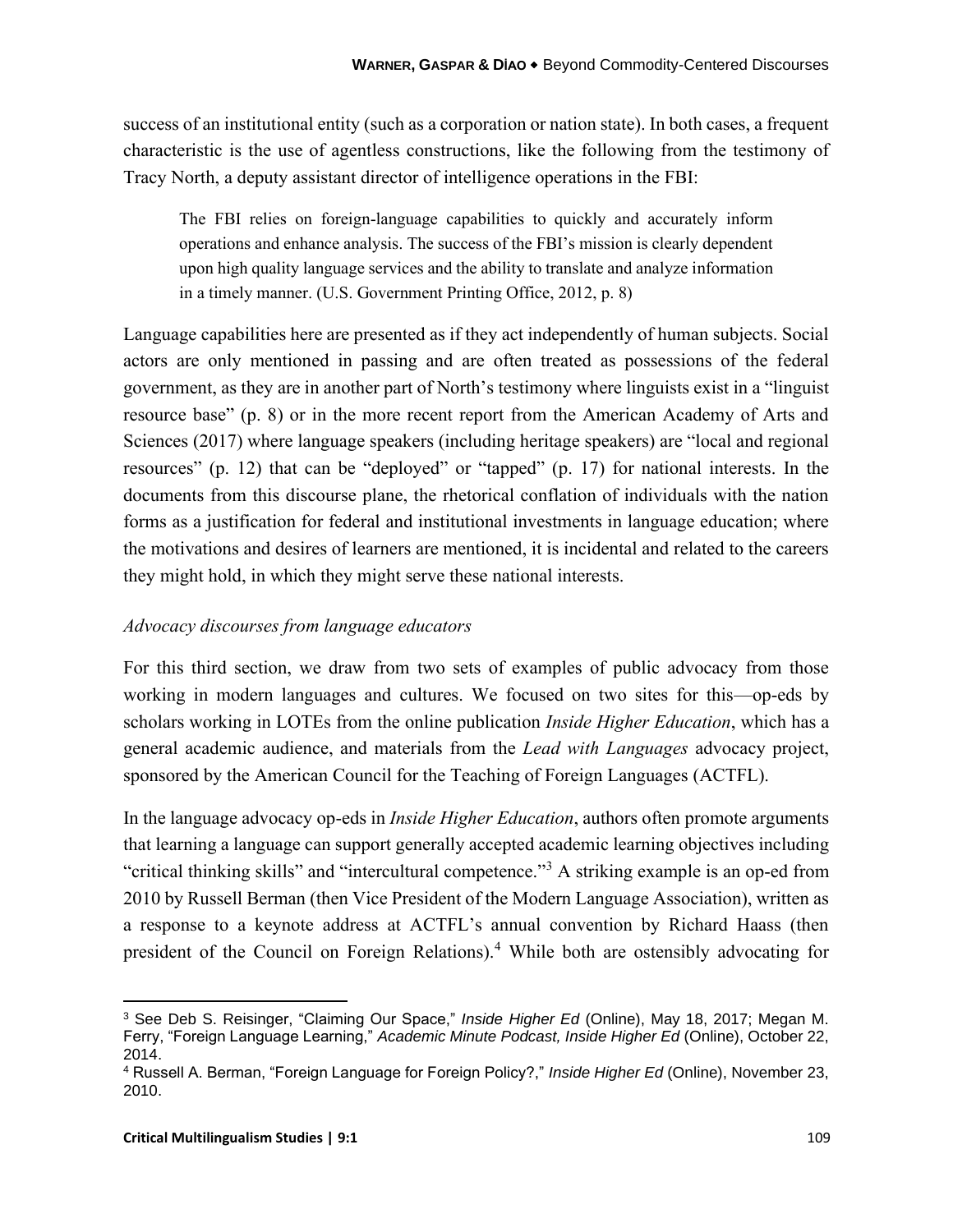languages, Berman takes issue with the governmental discourses that inform Haass' argument, which lead him to emphasize language study in the service of national security and the global economy. He cites Haass' quip that the choice is between "Fallujah or Firenze," that is to say, strategic languages like Arabic (and Mandarin, which he mentions elsewhere) or *luxury* languages like Italian. Berman's overarching argument is that such utilitarian rationales for language learning foreground national interests, rather than the intellectual needs of students, which can be fostered through the critical and intercultural perspectives afforded by any language and culture.

*Lead with Languages* is an advocacy initiative for and by language education professionals with the stated aim of "making language proficiency a national priority."<sup>5</sup> The landing page of the site adopts a discourse that in some ways resembles what can be found in many of the governmental publications, but instead of institutions, it is people who are positioned as the acting subjects, who are motivated "to take action around the rapidly rising importance of language skills to a wide array of careers—and to our nation's economy, national security and international standing." *Lead with Languages* also features a series of "Why Learn [X]" pages devoted to specific languages. The pages for Mandarin and Italian both feature the career benefits of each language and aspects of the cultures prominently; however, Italian is dominantly positioned as a language of personal enrichment and Mandarin as a resource for national security and economic interests. This manifests in the images selected for each page: the Italian page shows a picture of a "Ristorante" and the Trevi Fountain in Rome, while the Mandarin page includes an image of a crowded commerce area and a "Help Wanted" ad; but it is even more salient in the final sections on each page. The Italian page ends with a note under the header "Beauty" that Italian is arguably one of the most beautiful languages in the world, whereas the Mandarin page addresses the reader with "Uncle Sam Wants You" and a list of the governmental organizations that support the learning of Chinese as a critical language.

#### *How multilingual subjects are imagined across the three public discourse planes*

Across these three discourse planes examined here, the rationales for learning LOTEs within the U.S. tend to frame languages in three ways: 1) languages as personal enrichment and luxury; 2) languages as national resources; 3) languages as market goods/financial investments. All three discourse frames create hierarchies between languages, i.e., Chinese is most often treated as a resource or asset, whereas Italian is construed as a language of personal enrichment. Learners are consistently positioned as the kinds of enterprising subjects described by Flores

<sup>5</sup> Lead with Languages can be found at https://www.leadwithlanguages.org/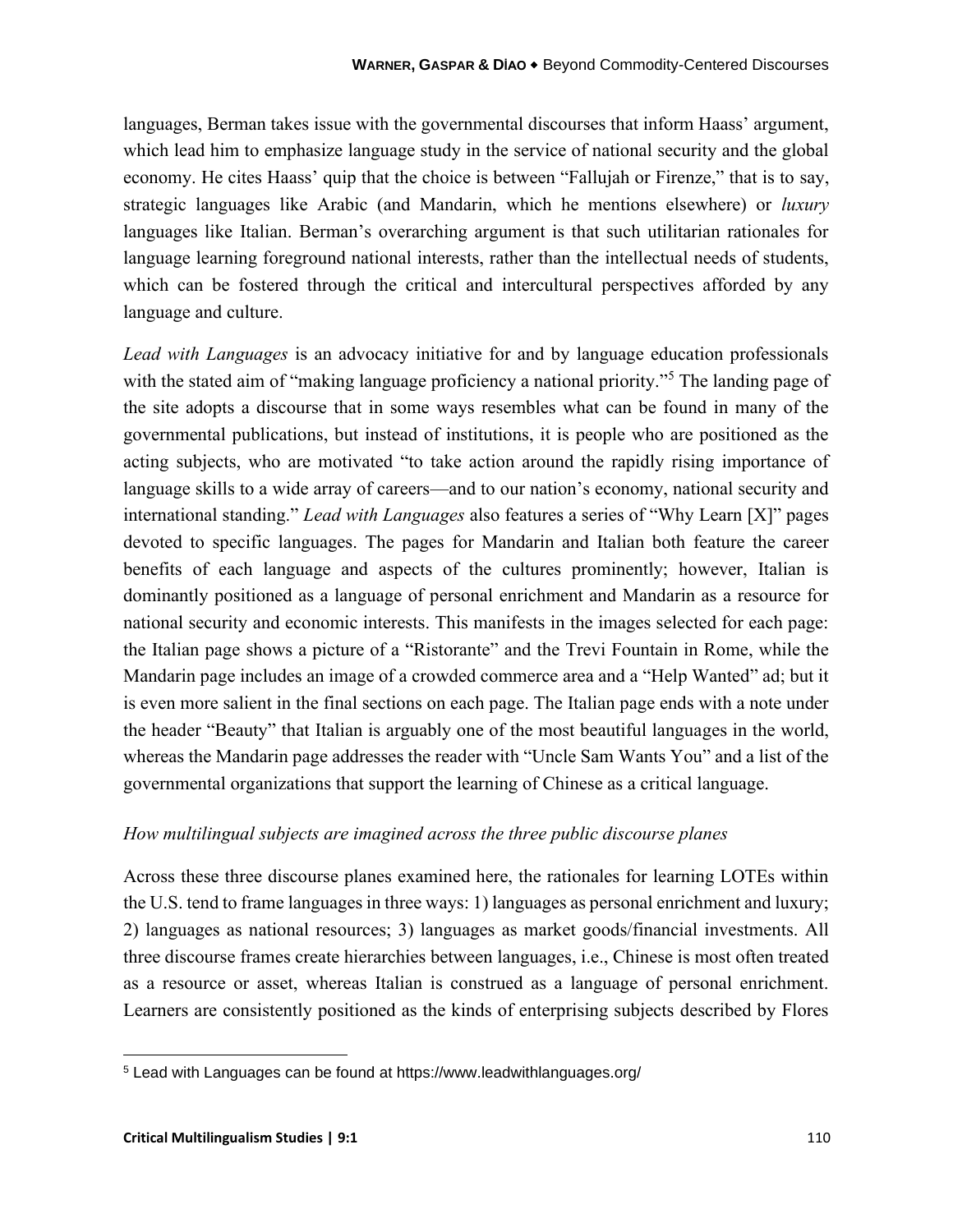(2013), whether they be enterprising *professional* subjects, invested in career futures that serve national economic and security interests, or enterprising *cultural* subjects, invested in accruing the forms of symbolic capital garnered through the foreign language as an aesthetic good (see Bourdieu, 1984).

## **Learner Discourses around Language and Multilingual Subjectivity: Case Studies from Mandarin and Italian**

The three ways of framing learning languages other than English discussed in the previous section are all anchored in a neoliberal discourse regime, which treats languages as commodities to be acquired. These discourses potentially influence the choices students make about whether and which languages to study. At the same time, as this next section demonstrates, their individual ways of speaking about their language learning contest commodifying discourses in important ways. In this next section, we present vignettes of four students—two learners of Mandarin Chinese and two of Italian. The examples are all taken from larger, longitudinal studies conducted by Diao and Gaspar with participants, who were undergraduates enrolled in language programs or study abroad programs associated with U.S. institutions of higher education (Diao, 2017; Gaspar, 2020). Data included semi-structured interviews in both studies, as well as recorded conversations with peers in the case of the Mandarin learners and reflection journals in the case of the Italian learners. As part of the larger studies, thematic and discourse analysis methods were used to illuminate different aspects of the learner's experiences. The current study borrows from those analyses focusing on moments where the participants discuss their relationship to the new languages and how they imagine themselves as multilingual subjects.

## *Bobby: "America was never great"*

Bobby was an Afro-Latino student born and raised in South Carolina, where he was enrolled in a private liberal arts college at the time of Diao's research. He was studying abroad in Beijing during fall and winter of 2016, immediately after completing a previous study abroad trip in the Dominican Republic. He funded these trips and his education by participating in the Reserve Officers' Training Corps (ROTC), a college-based training program for commissioned officers in the US Armed Forces.

Bobby's maternal grandmother was a Spanish speaker from Panama, but out of fear of racism in the U.S., she never taught his mother Spanish. His mother also chose to not be a Spanishspeaking Black person and at the time of the interview did not even talk to her mother anymore according to Bobby. While Bobby's maternal side of the family felt pressured to be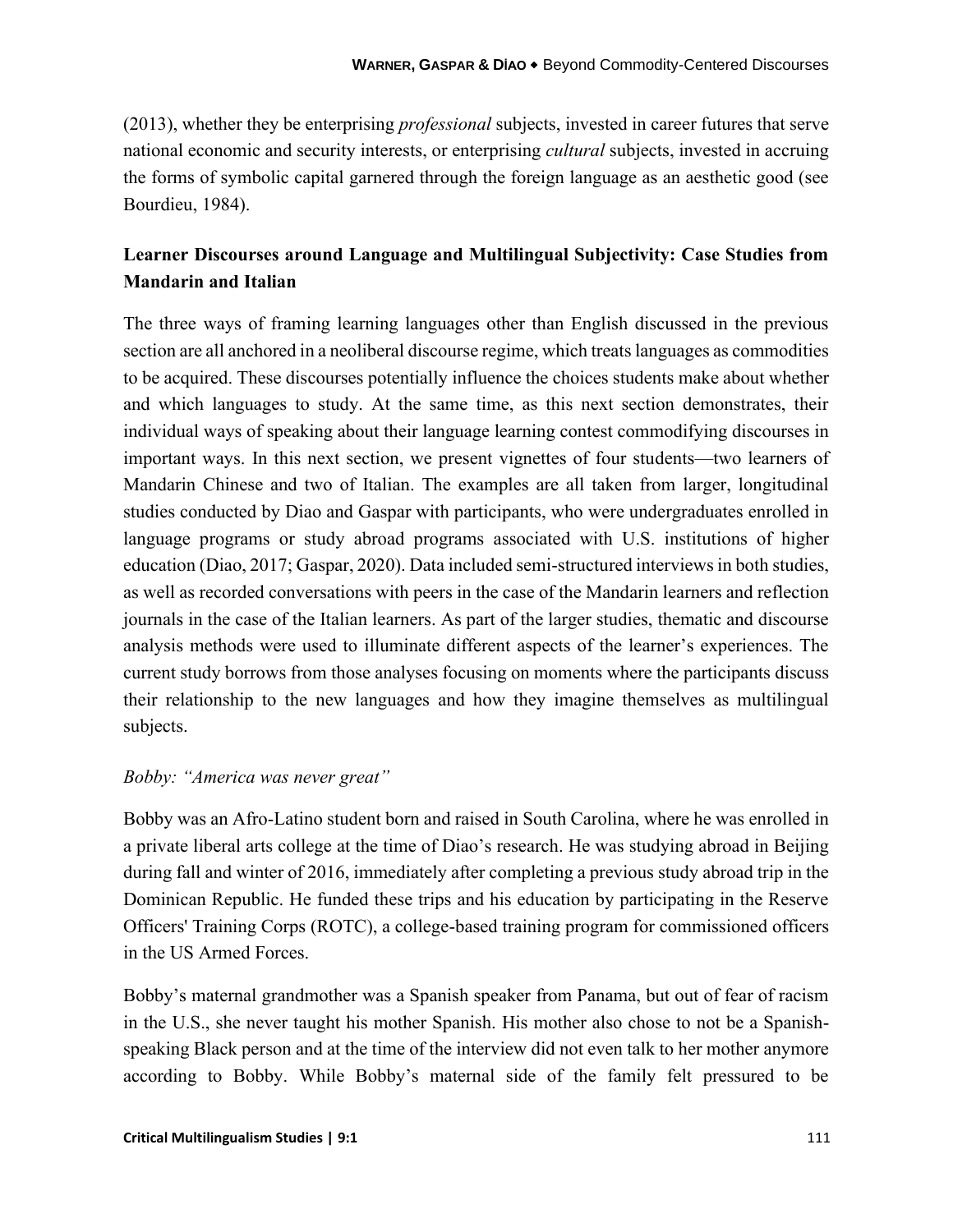monolingual English speakers in order to assimilate, Bobby took a different path and studied several other languages, including Spanish—the language that had skipped a generation with his mother—, French, German, Latin, Spanish, and eventually Mandarin. In college he double majored in both Chinese and Spanish. According to Bobby, this interest in languages was confusing to his parents. They wondered what he planned to do with his degree and assumed that he might become a teacher. Although Bobby did briefly mention an interest in becoming a consultant for the U.S. government during an interview, he also made clear through other statements in the interview that he did not have a well-defined career plan. Rather, Bobby often emphasized that his desire to learn other languages and to live abroad was driven in large part by his experience as a Black person in the southern U.S. and the ways in which living elsewhere offered him alternative ways of being outside of American systemic racism (see Diao, 2020).

Bobby's experiences in China were closely intertwined with socio-political events at home, in particular the 2016 U.S. presidential campaign and ensuing election of Donald Trump. The election was a prominent theme in almost all of the participating students' data (Wang & Diao, forthcoming). While U.S. presidential elections always draw international attention, this was heightened in this context because of the frequent statements against China made by both candidates (but especially Trump) during the campaign (Miura & Weiss, 2016). The strained relations between China and the U.S. led to speculations among the students as to whether economic links the two countries might be in peril. For example, in a recorded conversation with his Chinese roommate, Bing, Bobby described his Mandarin teacher's concerns about how geopolitical relations might impact her job.

Bobby: She's particularly worried that she would not have a job in the future. It's because learning Chinese- she thinks that students who learn Chinese will be fewer and fewer.

Bing: Em. Bobby: Because, Hilary and Trump both don't like China. Bing: I think eh= Bobby: =right. Bing: Maybe not that serious. Bobby: Yes! I told her you don't worry. Bing: em

Bobby: It's because I think students who learn Chinese will continue to learn.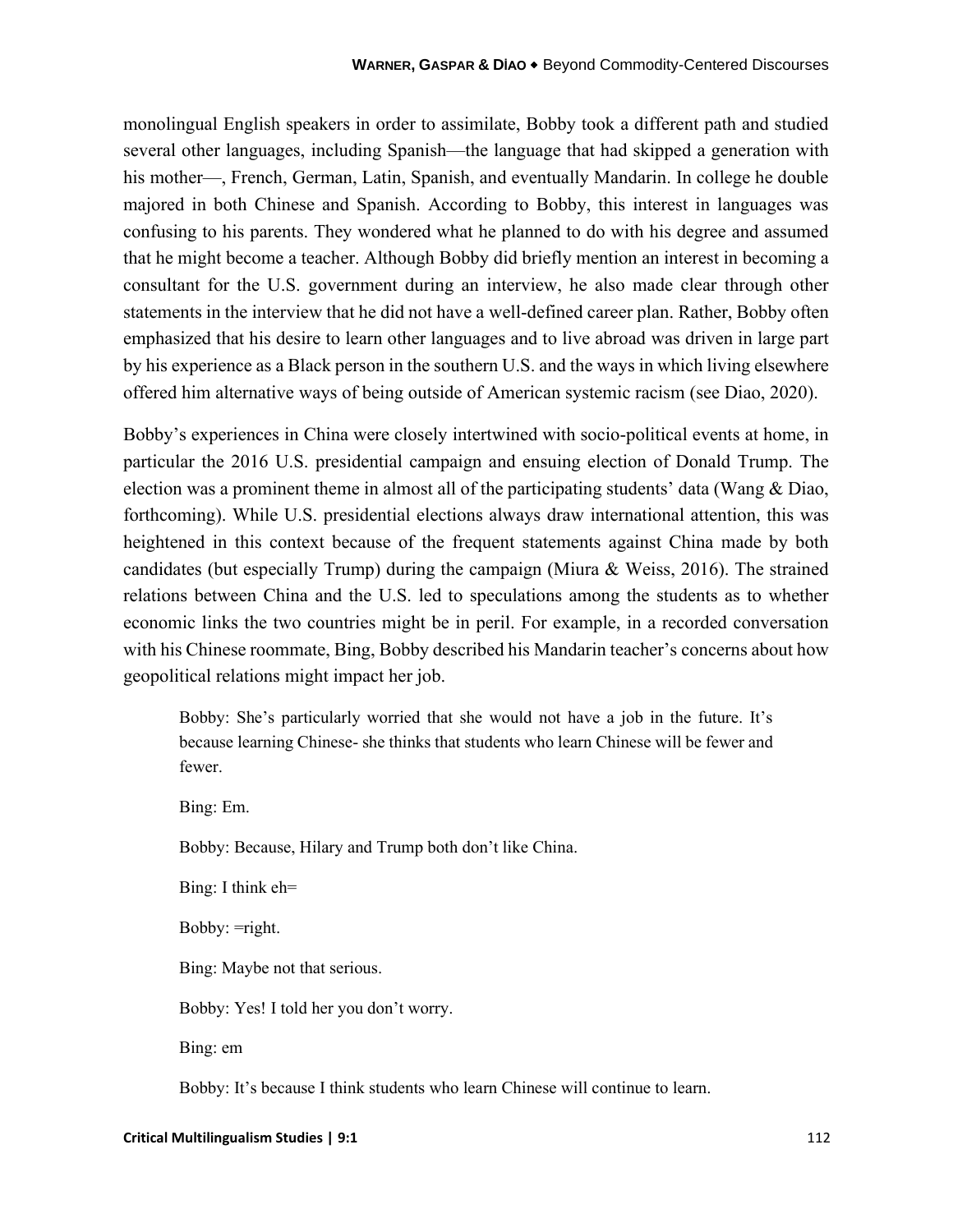## (Originally in Mandarin)

By revoicing his Chinese teacher's concerns, Bobby here acknowledges the tensions between China and the U.S., but rejects the assumption that Chinese language learners are motivated only by national economic interests.

During the program, Bobby made friends outside of the program with other international students, with whom he spoke Mandarin as a lingua franca, and according to him, many of the international students were drawn to him because of their curiosity about the US election. When asked how he found opportunities to speak Mandarin outside of class, Bobby said,

Actually when someone asks me like where I am from, and I tell them America, and they're like, oh *meiguo* (Mandarin word for America). And I'm like, yes. and then like I immediately say like you know, I'm a little sad because of Trump. [...] So, (Laughing) It's kind of funny. I'm like, yup I'm from America. Oh yeah I'm so sad about Trump winning. Nooo! We just talk from there. And we just go, you know, the Chinese government, the American government. So yeah. Trump sparks every conversation of mine. (Interview)

As a signifier of American politics, Trump frequently came to organize Bobby's interactions with others. By responding to the seemingly simple question of where he was from, Bobby engaged in the identity work of expressing himself as an American who did not celebrate the Trump presidency. This response then created space for further discussion of politics in the U.S. and China. *Where one is from* is a question frequently taught at the beginning level in communicative language teaching. Bobby's response here shows that language learners' actual response to that question can be complicated, especially for learners who struggle to align with a national identity. The frequent expressions of affect here (e.g., "funny," "I'm so sad," and "Nooo!") highlight his emotions while studying overseas as an American during an election year.

Trump also emerged as a theme in his recorded conversations with Bing, as did Bobby's ambivalent relationship to the U.S. When describing Trump's supporters, Bobby portrayed them as predominantly White, male, and rich.

Bing: But now Americans really want to make, what's it called? (Speaking English) "Make America great again". (Laughing)

Bobby: America was never good.

Bing: Ah (laughing)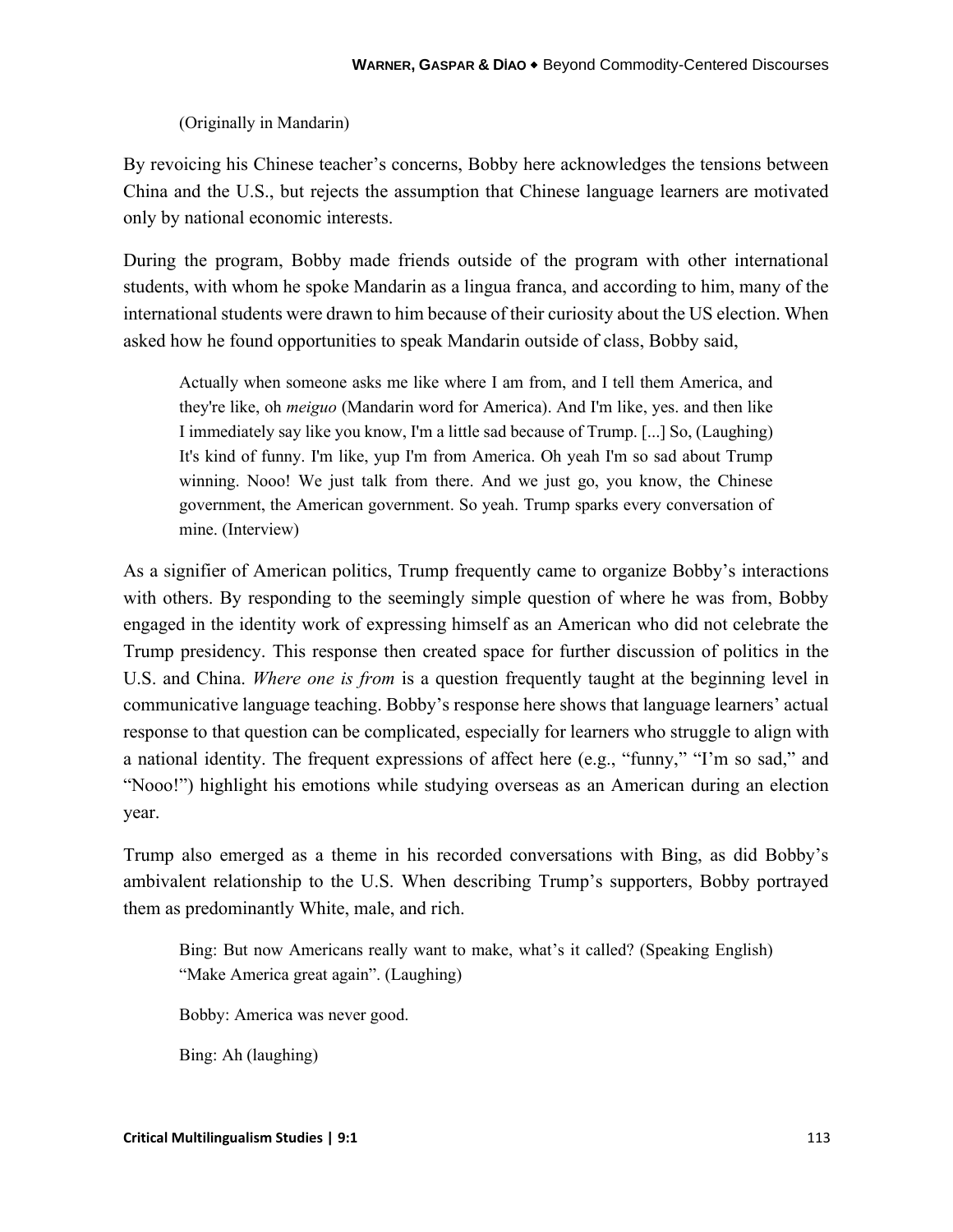Bobby: (Laughing) Really really. But- em, number most [sic: the majority of] Trumpsupporters- are- white.

Bing: Right right right. Bobby: Men. Bing: Yes Bobby: They all are- they all are- I uh- many are rich. Bing: Hm hm. Bobby: But some are poor. Bing: Right. Bobby: So I feel em- especially sad= (Originally in Mandarin)

In this conversation, after his Chinese roommate quoted Trump's slogan "Make America Great Again," Bobby disassociated himself from the claim by stating in Mandarin that the U.S. was "never good." He then positioned himself as not only ideologically opposed to Trump, but as a racial other (Black vs. White) in the American idealized by Trump's supporters. The expression of sadness at the end of this exchange marks a shift, where Bobby struggles to also disassociate himself from poor Americans with whom he perhaps has more sympathy or an easier time identifying.

The last two excerpts illustrate how Bobby used Mandarin and the context of being a Black American in Beijing to cope with feelings related to the 2016 presidential election. The political discourses of Trump and his supporters rejected Bobby in two ways—one for being Black and for being an emerging speaker of Chinese. These intersected in his relationship to Mandarin, which provided him a way to emotionally connect with people emotionally outside of America around their shared sadness about the election. Learning Mandarin thus became a way of speaking against American racism (see Diao, 2020), through expressions of affect and disassociation.

## *Nneka: "I am very comfortable in China"*

A first-generation African American immigrant with parents from Nigeria, Nneka was raised in a city of Virginia. Nneka was studying Mandarin in the summer of 2010 in an eight-week language intensive program in Shanghai organized by her home university in the U.S. During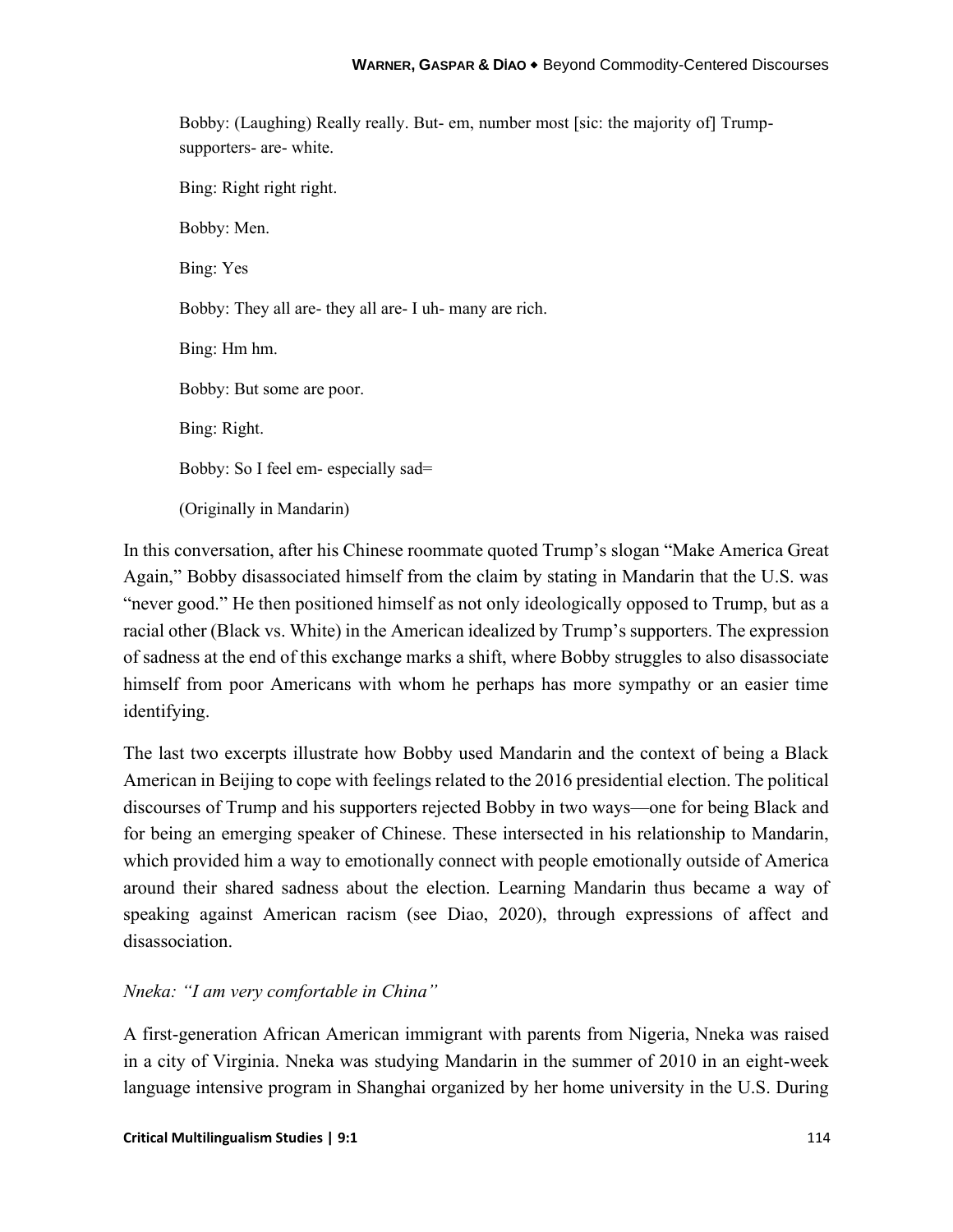the interview, she expressed that languages were her "favorite". Her childhood dream was to learn other languages and cultures so that she could make friends with people from different parts of the world. She had started with French when she was 11; then she studied Italian and Spanish before deciding to learn Mandarin. During the interview, she asked the interviewer about possible career opportunities as a professional translator, suggesting that she was just beginning to consider how the languages that she spoke could evolve into job skills.

Nneka was clear in her intention not to live in the U.S. forever and express that she felt limited expressing herself in English.

I really don't like English. Other people don't believe me. I really don't like it. I think-I really don't like English! I think- it's a culture with no way, eh, a language with no way. This language, I think, has no rules. I think- I don't know. Also, when I speak French, I can express myself. (Interview. Originally in Mandarin)

Nneka's desire to learn other languages was partially her way of resisting English monolingualism and seeing otherness. She seemed to see English as a symbol of larger systems of cultural dominance (comp. Thompson, 2017). At one point in the interview, Nneka stated that her friends in the U.S. were mostly non-Americans because they were more "openminded." Although she was born in the U.S. and had only visited her parents' birth country once, Nneka identified as Nigerian and she expressed a desire to work and live in China in the future, because she perceived China to be culturally similar to Nigeria and different from the U.S.

I want to come to China to do work [...] Because I am very comfortable in China. I think China and Africa are very- have a lot of similarities. Just, similar. [...] I like it very much. Because I, in Nigeria, my home- just home, not home- family. Some are Nigerians. We are very relaxed. I have been to Nigeria once. But I was very comfortable. Just- very relaxed. Our life wasn't too busy. You know, in America our life is especially busy. I don't like it. I feel there's no time to just be able to enjoy today's things. Just being able to enjoy what [we] have today. Today is very good. Today I'm very- I'm very blessed. I- my life, weather is good. Americans are just very quick. Work work. Sleep. But here, weather, I love hot weather, so I like it. And your landscaping, very- very beautiful. I like it very much. So, I just like Shanghai. I just like it. (Interview. Originally in Mandarin)

Here, as Nneka described what she perceived to be similarities in lifestyle between the two countries, her projection of future prospects in China also becomes linked to her familial past in Nigeria. Although Nneka's desire to learn Mandarin is career-related ("come to China to do work"), it is not career-oriented; her investment in subtropical Shanghai is rationalized through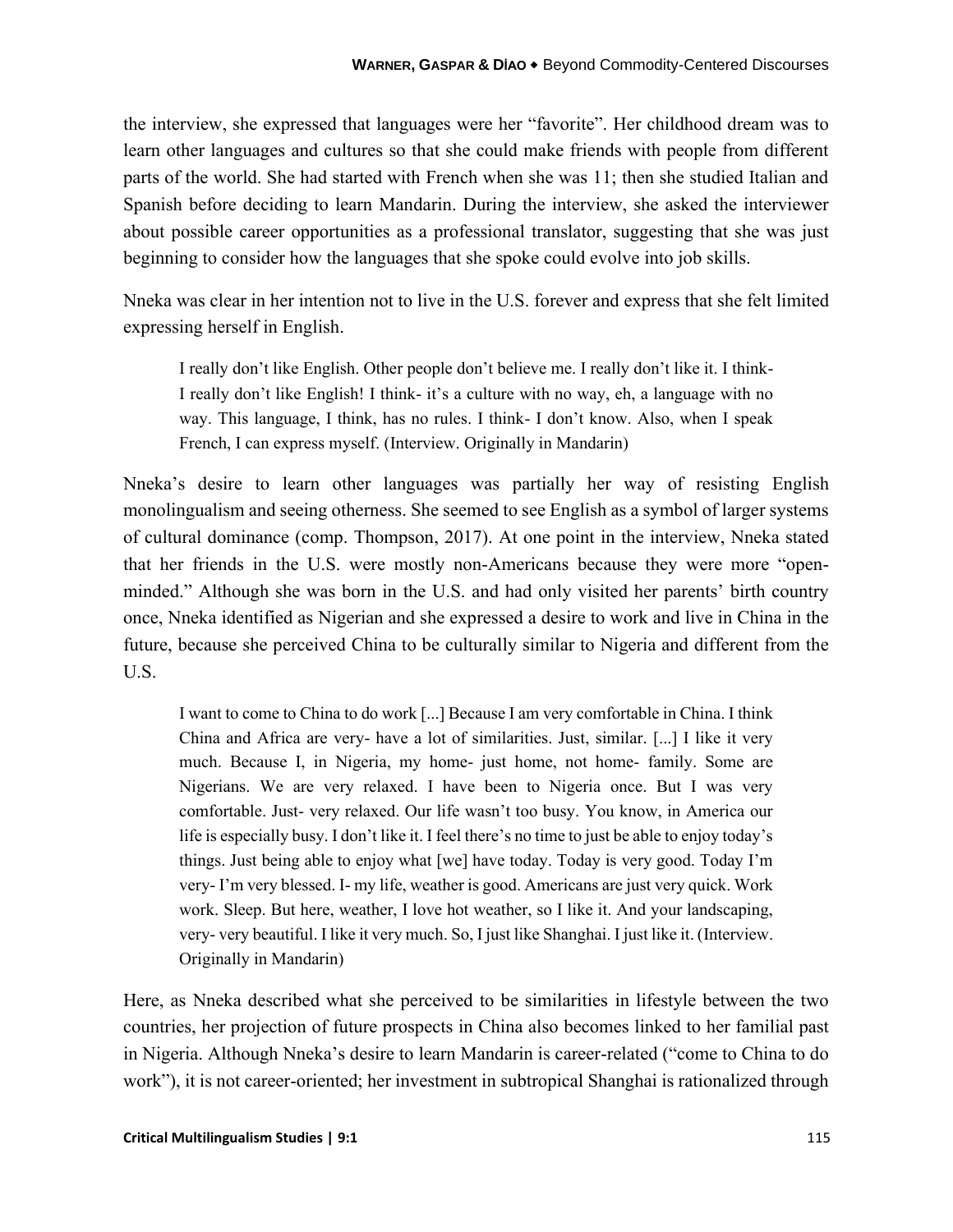a sense of familiarity and comfort, which she associated with Nigeria and saw as a contrast with American life. She further elaborated on this later in the interview.

I think American culture, American ethic, morals? They just aren't very good. I think African morals are relatively better. And I think China for example, China, be good to your parents, and many, only- no- respect [sic: not only respecting your parents.] I really like that. (Interview. Originally in Mandarin)

For Nneka, aspects of Chinese culture, such as respect for parents, were more similar to her perception of African values than those dominant in American culture. Her desire to live in China thus represented a potential future in which she could regain a way of living that she perceived to be lost to her when her family left Nigeria.

Learning Chinese and studying in China also provided Nneka with opportunities to encounter new people and to shape the kinds of interpersonal relations she imagined as part of her future (Norton, 2013), namely a future role as wife and mother. China has become the second most popular destination for Anglophone international students from African countries (Dennis, 2019), and in Shanghai Nneka met other students coming from Africa. This included a young man from Cote d'Ivoire, whom she identified in her journal entry as potentially "a good boyfriend." In the interviews, Nneka expressed a hope that her future children be born in the U.S., to take advantage of the opportunities and access that U.S. citizenship can provide, but be raised in other cultures such as China. She returned to the earlier theme of what she perceived as America's monolingual and heteronormative culture, although this time it was not for herself but for her future children that she wished a chance to escape:

I really feel I want my kids to speak French, English, and, and Mandarin... Maybe we just live in China. Maybe just five years. It depends on my job. But I want them to have a very, have a very rich life, know how different cultures are. All [of us] can be more open-minded. (Interview. Originally in Mandarin)

Nneka's investment in learning languages, including Mandarin, was thus closely related to her identity as a Nigerian woman raised in America. Learning Mandarin and studying abroad in China became intertwined with her rejection of what she perceived to be dominant American cultural values and her longing for a lost Nigerian life organized by relations with others and with the world—a daughter who respects her parents, a human with an appreciation for nature, a young woman looking for a romantic partner, and a future mother who can raise her children to be open-minded multilinguals. While each of these carries symbolic capital in certain social contexts, for Nneka they were also intimately connected to aesthetic intuitions of comfort and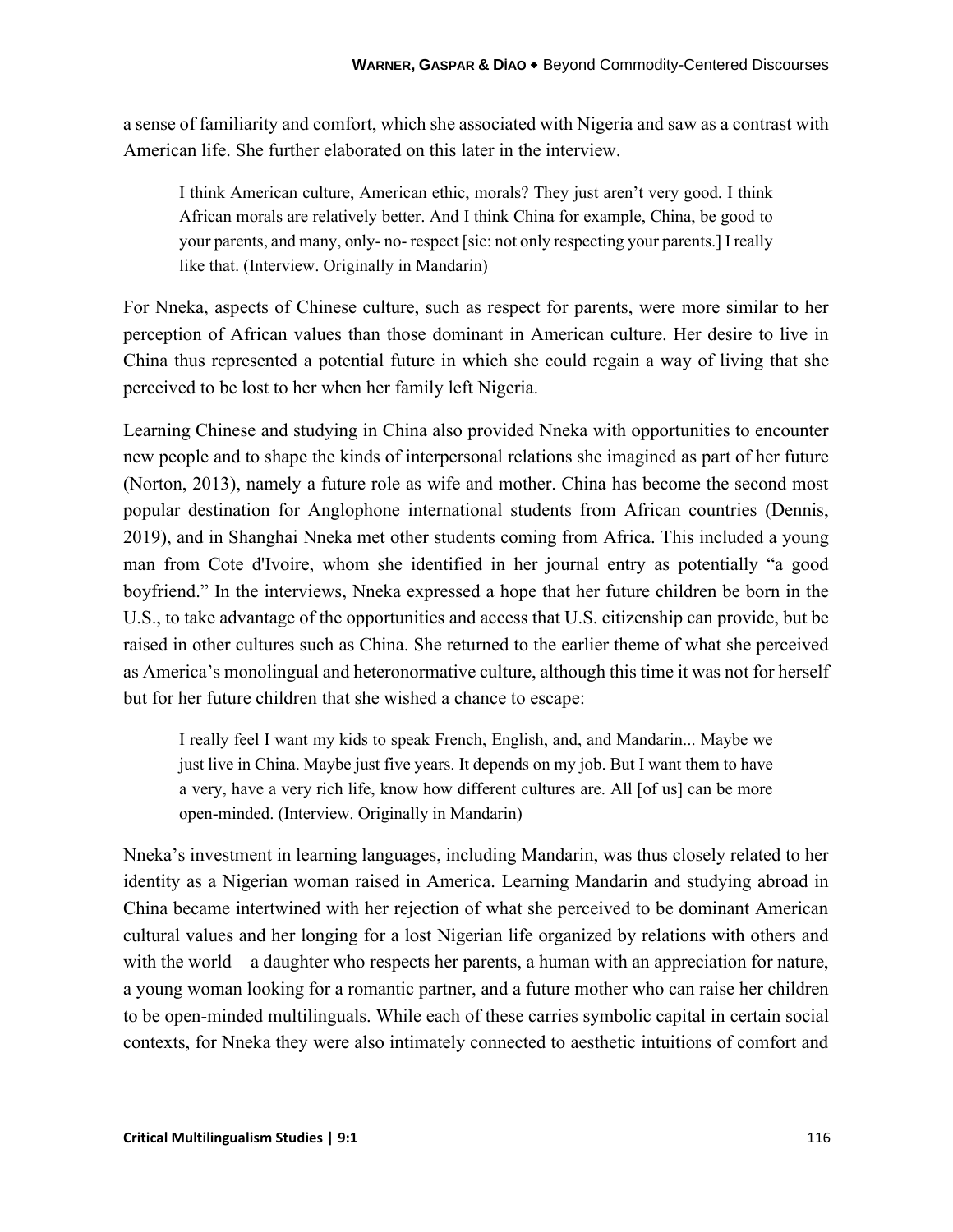joy that were less about what she could gain from learning Mandarin and more about how it made her feel.

#### *Stif: "I could live as a human being"*

As a child in Ethiopia, Stif experienced political violence firsthand. He then spent two years in a refugee camp in Kenya prior to arriving in the US at the age of 13. He later served in the US military and afterwards followed some of his close friends from the service to the city, where he would eventually attend university with GI funding. He decided to study philosophy. He enrolled in Italian in part to fulfill degree requirements but also, as he discussed in the interviews, because he wanted to be able to communicate in Italian with his father, from whom Stif inherited an identification with Italian history and culture. Both Stif's birth country Ethiopia and his father's birth country Eritrea were part of the Italian colonization of East Africa that occurred before the outbreak of the Second World War. Stif's grandfather was born in Eritrea from an Eritrean mother and an Italian father. Stif's father had shared his love of Italian culture and language with his children and had taught Stif some basic Italian words and expressions.

By his second year studying Italian at the university, Stif had abandoned his goal to learn the language in order to communicate with his father, because he felt he could not change their difficult relationship. However, Stif's sense of a heritage connection to Italian continued to drive his desire to learn. In a composition from the fourth semester course, Stif wrote:

Italian was very important to me. Because it is in my blood and my culture. The language was a lot of fun, fundamental and a process. The process that I use every day. Because I am able to speak three different languages, I was able to catch the problems... In my opinion Italian will be in my life. By improving I can better help maybe myself. (Interview. Originally in Italian)

Stif aligned himself here somewhat with the notion of language as a skill, but he described his ability in Italian as also deeply entangled with his heritage identity. Although Italian takes practice, he described it as a part of him, running in his blood, fluidly taking part of his life experiences, even if it is not yet clear how.

Beyond his relationship through his father and grandfather, it also became clear in other moments in the interviews that Italian helped Stif reconstruct nostalgic memories. The linguistic landscape of his childhood in post-colonial Ethiopia included signs written in Italian on buildings, stores, and some schools. Being engaged with Italian helped him reconnect to positive emotions from his youth, such as eating gelato with his family and watching Italian soccer games.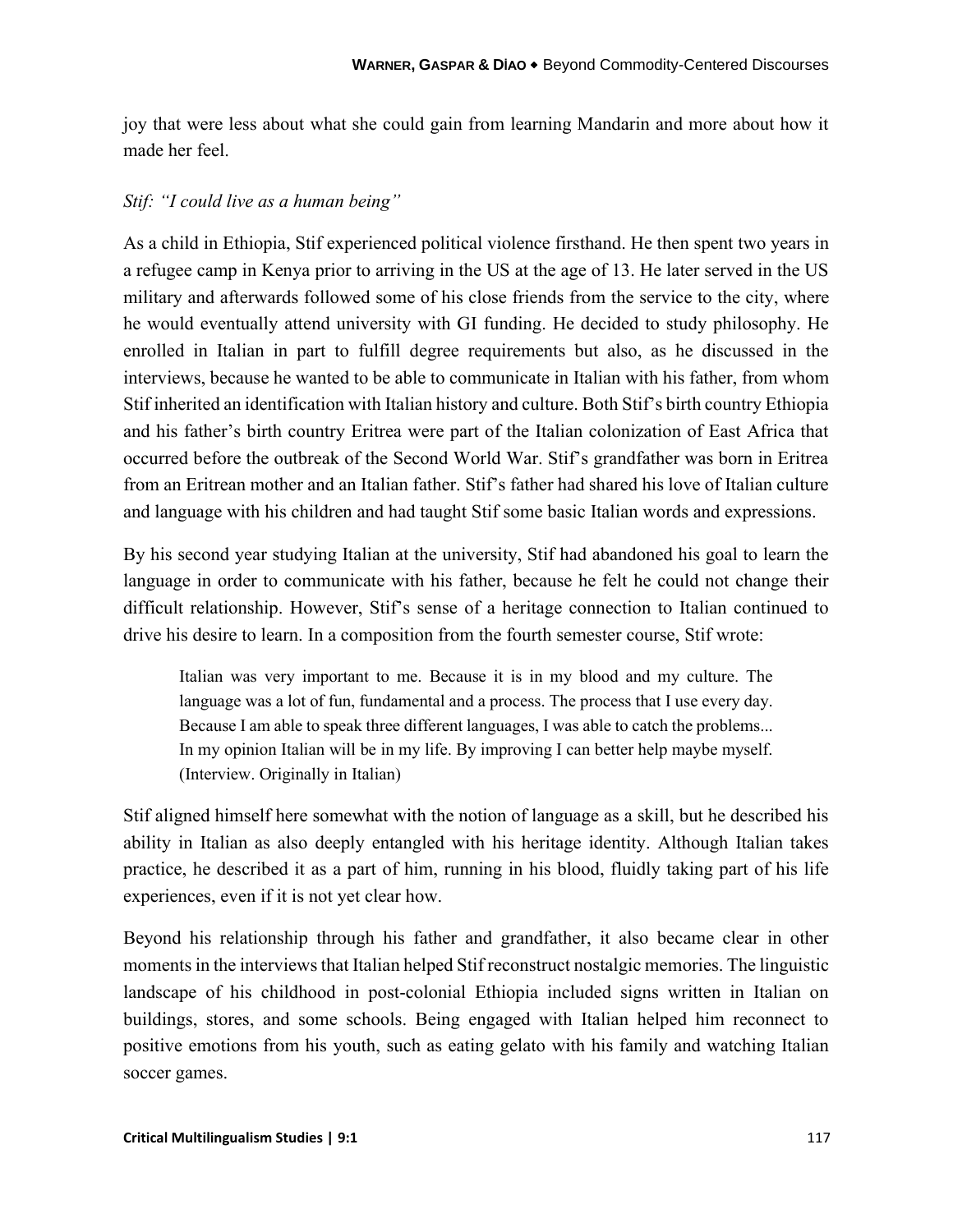In addition to helping him make sense of his relationship to Ethiopia, Italian also helped Stif re-imagine his position in the U.S. One of Stif's formative experiences before attending university was a trip with his military friends to Italy. Stif described how his Blackness always seemed to be his most salient feature in the U.S.; he was seen first and foremost as either a Black American or an African immigrant. In either case, he felt he was often perceived as a threat (comp. Muhammad, 2010).

They're like, "Is he Black or is he African?" Because they always look at me. If they're able to understand there's a difference. Which there is. It's a big difference. This is a mentality where they know immediately I'm Black and I'm going to do something bad.

In Italy, by contrast, he stated that he felt "just ... American."

Furthermore, his sense of himself as a subject from a former colony of Italy and as a heritage learner offered him a way of legitimizing himself as an Italian speaker, which for him was a protection against the forms of systemic racism he experienced in the U.S. Stif shared in one of the interviews that he imagined his life experiences—in Eritrea during his childhood, in the U.S. army, in American society, at university—as a sort of war belt.

It's a big war belt. It's nice and tight. It has gotten a lot of stuff in it. Some of it is hard to talk about, some of it is easier to integrate. And this is where experience and skills, I guess, are vital because I lack a lot of skills in certain areas. But the experience gives me a little bit of understanding of certain - I can look at things differently than the average bear, like they say here. The average bear.

Although he had suffered traumatic experiences in particular related to racialization and colonization, the war belt metaphor suggested that he saw all of these as forming a kind of protection and affording him a different way of viewing the world. Italian was an essential component in this war belt.

At one point in an interview, Stif described Italian as creating a space in which he could bring together many of the complex, even contradictory, aspects of his subjectivity.

Stif: So that little variable is what I'm looking for. To put all of them together and to use them where I could get a little room — where it's just man and not identity, in a sense that-

Author 2: That is why you love Italian?

Stif: Well, it gives me the diagram — I mean, the environment, I can live as a human being.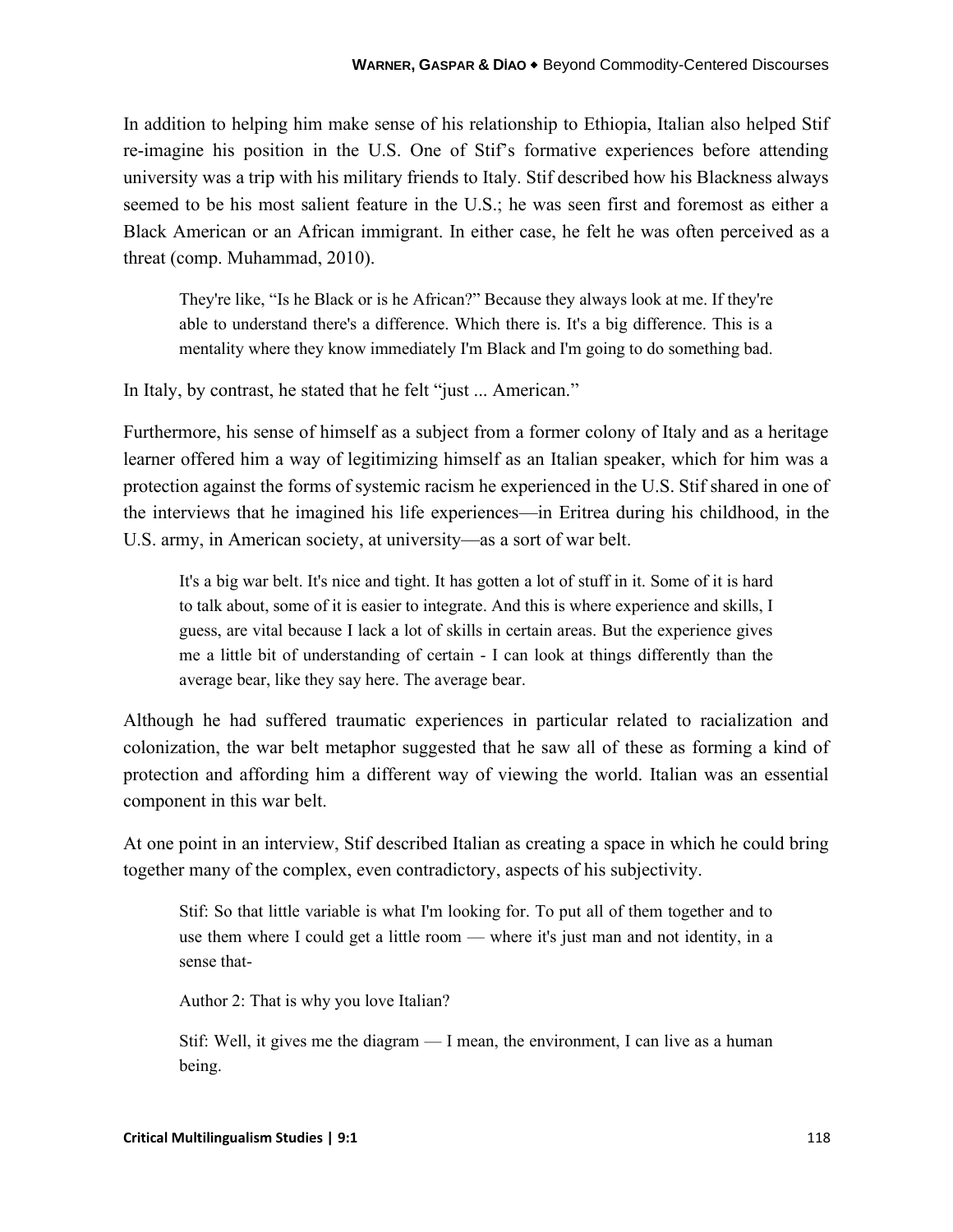Although his memories of being seen as as American while in Italy were part of what Italian meant for Stif, in many moments it also becomes clear that Stif's desire to learn the language is less shaped by future plans to participate in or communicate with a specific imagined community of native speakers of the language and more about the ways of being *other* that it afforded him.

Stif eventually did begin to develop a career plan that included his use of Italian, his Ethiopian background, and his connections to the U.S.; he dreamed of someday owning an export business for Ethiopian coffee, which would allow him to travel the world, visit different countries. Of note, however, is that despite this more practical orientation that learning Italian took on, Stif started to not see much use for the language classes at the university.

Stif: I think I am at that point I see school like not helping.

Author 2: Yeah, but do you see maybe the value in it and how you could use that like, why would you need?

Stif: Language is one thing I want to clear up. Like when I talk to you when I talk to you in Italian, if you happened to be in Ethiopia we could talk Amharic or Tigrinya but that's not gonna happen.

Author 2: But you don't want to like brush up your language?

Stif: So yeah, I do, I do you see but why brush up when I have somebody already talking it. (laughs) I look at it like I fortunately have someone with your\* personality. Coffee is three times, four times a year that you, you can farm it, ship it. Four times in a year it's the only time you see me. When you get your\* coffee.

*\* The second person pronouns here refer to Gaspar.*

For Stif, the more instrumental aspects of language use were exactly the ones for which he did not need the classroom, because he would be able to just talk to the people who speak it and learn from them. While the Italian language was a part of his career plans, for Stif Italian had less of an instrumental role than a relational one. Speaking Italian and being in Italian allowed him to resist certain identities and the labels that shaped them. Italian allowed Stif to hold onto multiple, somewhat incommensurable aspects of his life experiences without pinning them down to racial and national identities. Over time he then constructed a professional goal, which would allow him to maintain his connections to all three countries, but this was less a goal of language learning and more an imagined future he was constructing and shaping for himself around his desires, through the multilingual subjectivity Italian afforded.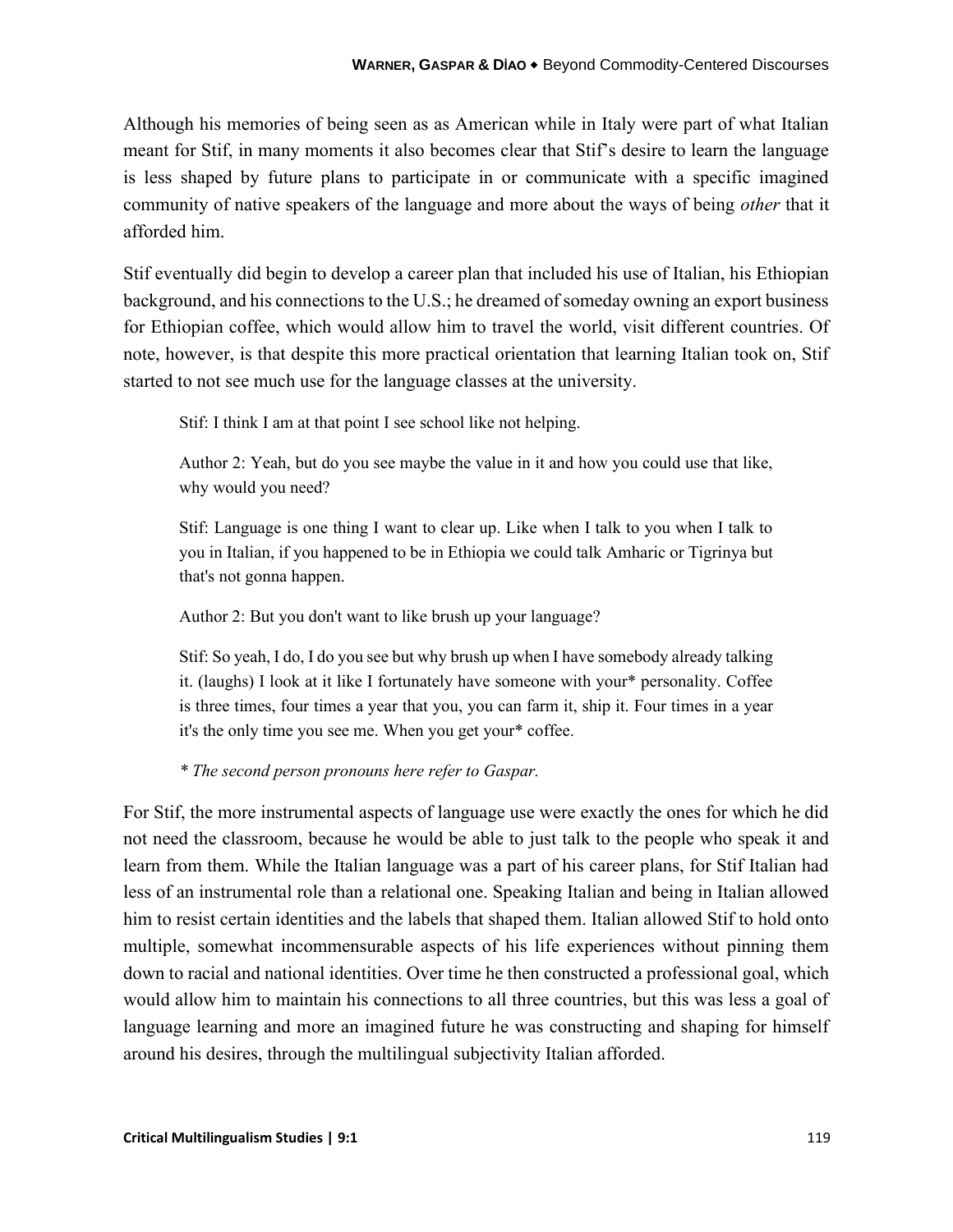#### *Isabella: "I am in a unique position"*

Isabella was a learner of Italian enrolled in classes in the same institution as Stif. As a deaf person, she engaged in multilingual practices routinely; she spoke English, read lips, and communicated fluently in American Sign Language (ASL). She first began learning Italian when she decided to transition from being a full-time stay-at-home mother to enrolling herself in the university. She believed that without a college degree, she would be unemployable. Despite these pragmatic underlying motivations, Isabella's decision to major in Italian was part of a longer process of imagining herself as a capable, multilingual subject.

Since her childhood, Isabella had internalized her deafness as a defect, and this shaped her beliefs about her own capabilities and imaginations for her future. As a child, she had received a cochlear implant to compensate for her hearing loss, in large part at the behest of her hearing parents. In an interview, she shared that she had had difficulty fitting in throughout her life as a result. She felt excluded both from hearing communities and from the Deaf community where she was perceived to be "too hearing."

Prior to enrolling in Italian classes at the university, she had travelled to Italy once on vacation. She visited an Italian Deaf friend that she met a long time ago in the U.S. through her church. From their conversations, Isabella discovered that there were more and more readily accessible opportunities for community connections and institutional support for Deaf people in the U.S. than in Italy. But at the same time, certain characteristics of Italian communication more generally evoked for her a sense of belonging.

Homesick yeah. People popolo grande benissimo. Not just that they are like. (showing hug) gesture a lot, funny. Yeah I blend in. Mio marito when we first got together he was uncomfortable with that. I don't sign but I do this when I talk (gestures) and he was like (moves hands downward to express *stop*) and I am like come on this is part of my personality maybe I don't sign but I do show. I went to Italy for the first time and I was like guarda, vedi (look, do you see)? people were like me, they are like me and they are not Deaf. (Interview)

The stereotype that Italians frequently and extensively use gestures while speaking (Kendon 2004) was for Isabella both affirmed and affirming during her visit. She had a feeling at last that her tendency to complement her speech with gestures, even when not using sign language, did not stand out. This sense of fitting in among the "popolo grande benisssimo," as she described them, was a change for Isabella who always felt that she had to adjust herself to blend into both the Deaf and hearing communities she had grown up with in the U.S.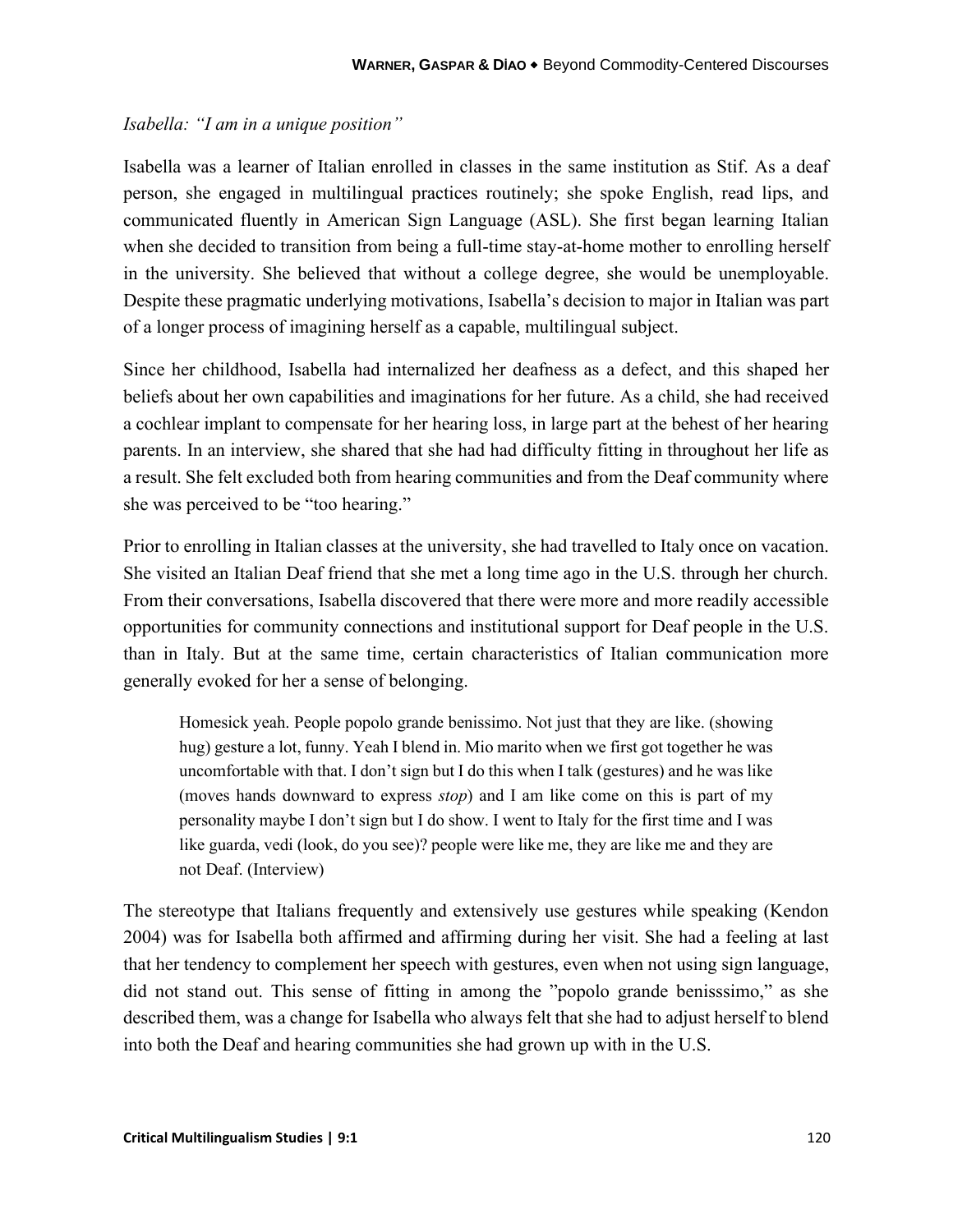Isabella decided that she wanted to later return to Italy and work to build resources to support the Italian Deaf community. She worried that not knowing Italian would be a barrier in achieving this goal, but also believed that learning a new language was impossible for Deaf students. She later met two other Deaf students who were learning languages at her university. Based on the experiences they shared, she began to develop a plan for learning Italian, using resources available from the campus disability resource centers, including note-takers and a simultaneous interpreter.

Isabella's success in Italian afforded her new positionalities within her local context in the American Southwest. For example, she described in an interview an occasion, in a local market where she recognized an Italian poster and initiated a conversation with the merchant about the meaning.

Isabella: it was at the market. She was selling a poster. I asked her to read it because she was selling the poster and I thought she knows what it means. People have Internet, they can look it up. She had it on her wall and she doesn't know what it's saying. I just asked her, can you read it to me? She just liked the poster because it looked pretty. So I told her and she was like... funny.

Author 2: So how does this make you feel?

Isabella: Everybody speaks Spanish there are not many people that speak different languages. I know a language people in Suncity $6$  don't know.

(Interview)

By showcasing her knowledge of Italian, she positioned herself as empowered instead of someone with a deficit.

Through learning Italian, Isabella was able to see herself as a capable language user and this also allowed her to reframe her ability to move between spoken English and ASL as a strength rather than a defect.

I am in a unique position. I can speak I can read and write and sign and I am learning Italian sign language. I want to be a teacher in second language but the reason I picked Italian is that there are a lot of people like me. They [here: the Italian Deaf community] didn't have a choice, the government made them the way they are, the government put them in the oral schools to let them learn, so right now they are fighting to have a sign

 $6$  This is a pseuodonym for the actual city.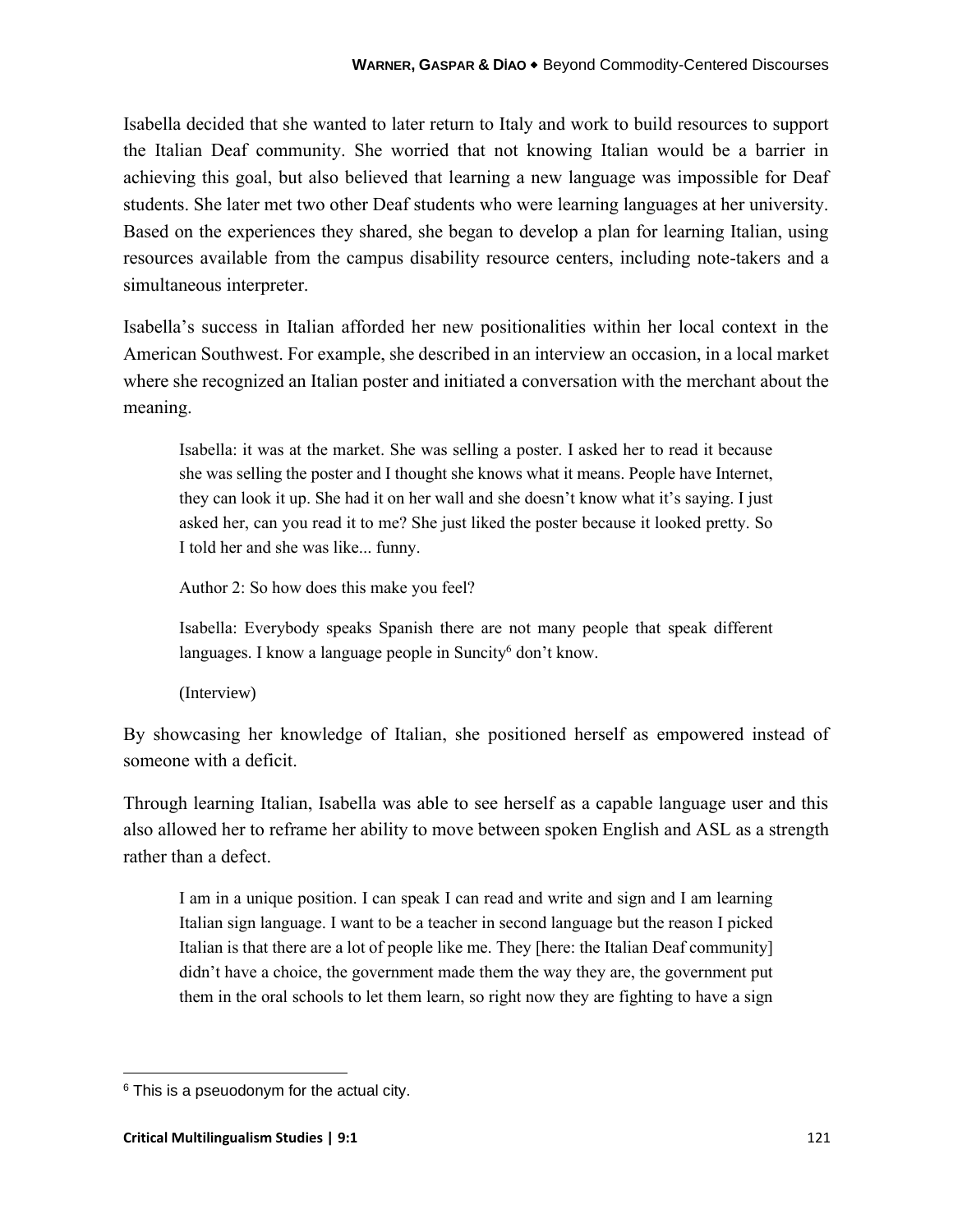language and the government does not want to recognize it, so they are going through this right now and I am a perfect fit. I can sign I can speak I have oral. (Interview)

This also allowed her to start to construct a translingual future for herself as a teacher of English as a second language in Italy. Isabella recognized that her ability to function in both the Deaf and hearing communities as a multilingual gave her a unique advantage for this work, in ways that contested discourses of her disability as a deficit that she had internalized as a child.

In 2017, she applied for a Fulbright scholarship and was selected to go and teach at the Deaf and blind school in Rome.

What made me different is the deaf. I am not only. I can use English to write and read but I also can share the American deaf history, American deaf culture and can share history and can help them set. They can be anything and I think there is a reason why. ...No-one has received a Fulbright and I think because I am unique. (Interview)

Her engagement with Italian afforded Isabella an opportunity to redefine herself, which she might have missed if she had followed more traditional instrumental motivations.

#### **Discussion and Implications**

This article juxtaposes different discourses related to the learning of LOTEs and the multilingual subjectivities they encourage. The public discourses around language learning, as represented by the news media, governmental and NGO publications, and advocacy efforts by professionals in language education, tended to echo the idea of languages as commodities and position learners as enterprising subjects (Flores, 2013). This consisted of a spectrum of positionalities, including the learner as a future global professional or as a discerning consumer, but a shared commonality across these is that individual interests and desires are assumed to align fairly readily with those transnational corporations and nation states. In some instances, most saliently in the discourses from organizations within or related to the U.S. federal government, the corporatization of language learners even resulted in the linguistic erasure of human subjectivities behind social and corporate and national actors. Although an alternative could be found in some of the op-eds from language and culture professionals in higher education, where the learning subject and their capacity for critical thought and reflection was centered, advocacy for the learning of languages other than English was dominated by the same commodity-centered discourses. In the *Lead with Languages* site, as an example, languages themselves became the most prominent grammatical subjects represented in the discourse, because they are being marketed to potential learners as future capital with which they can better market themselves.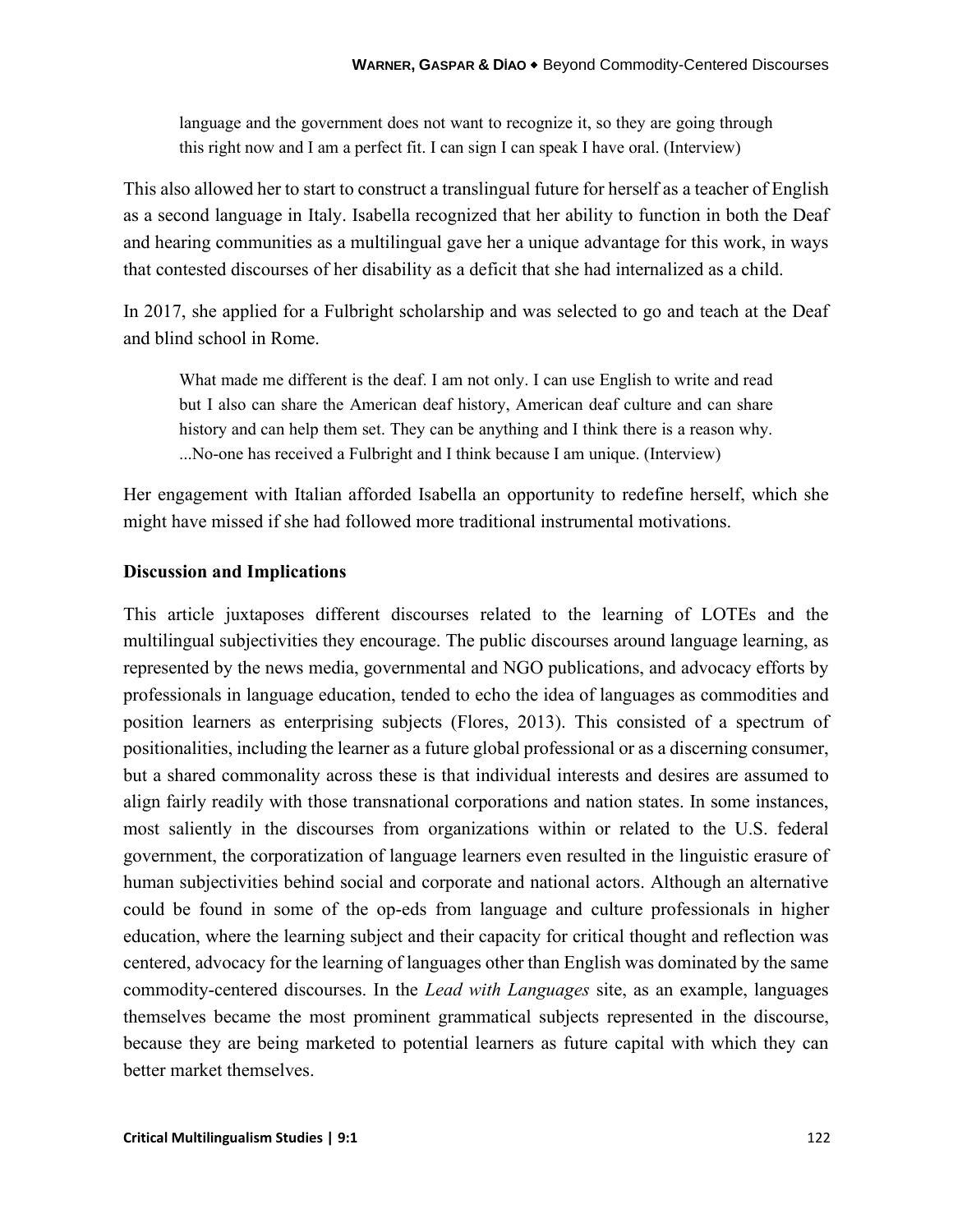The discourses of the language learners were not wholly removed from these public conversations about language, and across the four vignettes there are clear moments when they position themselves as enterprising subjects who are striving for better futures and better selves. At the same time, each of the learners' stories revealed investments in their new languages and cultures that were less directed towards pre-determined goals and gains, and more associated with affective assemblages of attachment. These were often expressed in terms of emotions or feelings, such as "comfort" (Nneka and Isabella) or a sense of humanity (Stif). It is also important that each of these participants felt in some ways marked or othered in the U.S. by their bodies, which they all described as somehow occupying social spaces differently in the other language and culture. While words like "fit" (Isabella) or other expressions of belonging come up in almost all of the learner vignettes, each of them conveys affective attachments to the language/culture that are not quite commensurate with an imagined target language community. Bobby emphasized conversations more than communities. While Nneka and Stif each constructed a kind of displaced heritage relationship to Chinese and Italian respectively, it is intimately personal familial connections that drove this rather than potential interactions with *the Chinese* or *the Italians*. Isabella more than the others oriented herself towards a particular community, but even in this case she emphasized how the advocacy work on behalf of the Italian Deaf community would enable her to invest in her unique position as American Italian-speaker who is both Deaf and Hearing. This relates to another commonality element of the learner discourses; in each case, the multilingual subjectivities they are developing in and through new languages allow them to position aspects of their identities that are seemingly irreconcilable within typical U.S.-based frames of reference in new ways. While it is not our intention to imply that these learners are uniquely diverse, they each represent identities that are minoritized and marginalized in dominant discourses around the learning of LOTEs, and demonstrate the complex clusters of experiences and desires that can shape the lived realities of language learning.

These vignettes thus complicate discourses that position learners as primarily enterprising subjects. They also compel language programs, which are often themselves put in the position of enterprising subjects themselves who must fight for funding and enrollments in order to survive, to expand how they imagine their learners as multilingual subjects. Commodifying discourses of language risk reducing learners to roles as enterprising subjects, while overlooking the affective and relational aspects of language learning, which are highlighted in our vignettes. Meanwhile, the students' ways of imagining their futures are much more nuanced, dynamic and responsive, and are grounded in everyday experiences and values that are not captured at all by the typical marketization practices of language programs. It is not that commodification or cost/benefit analyses are bad in themselves and as Flores (2013) has argued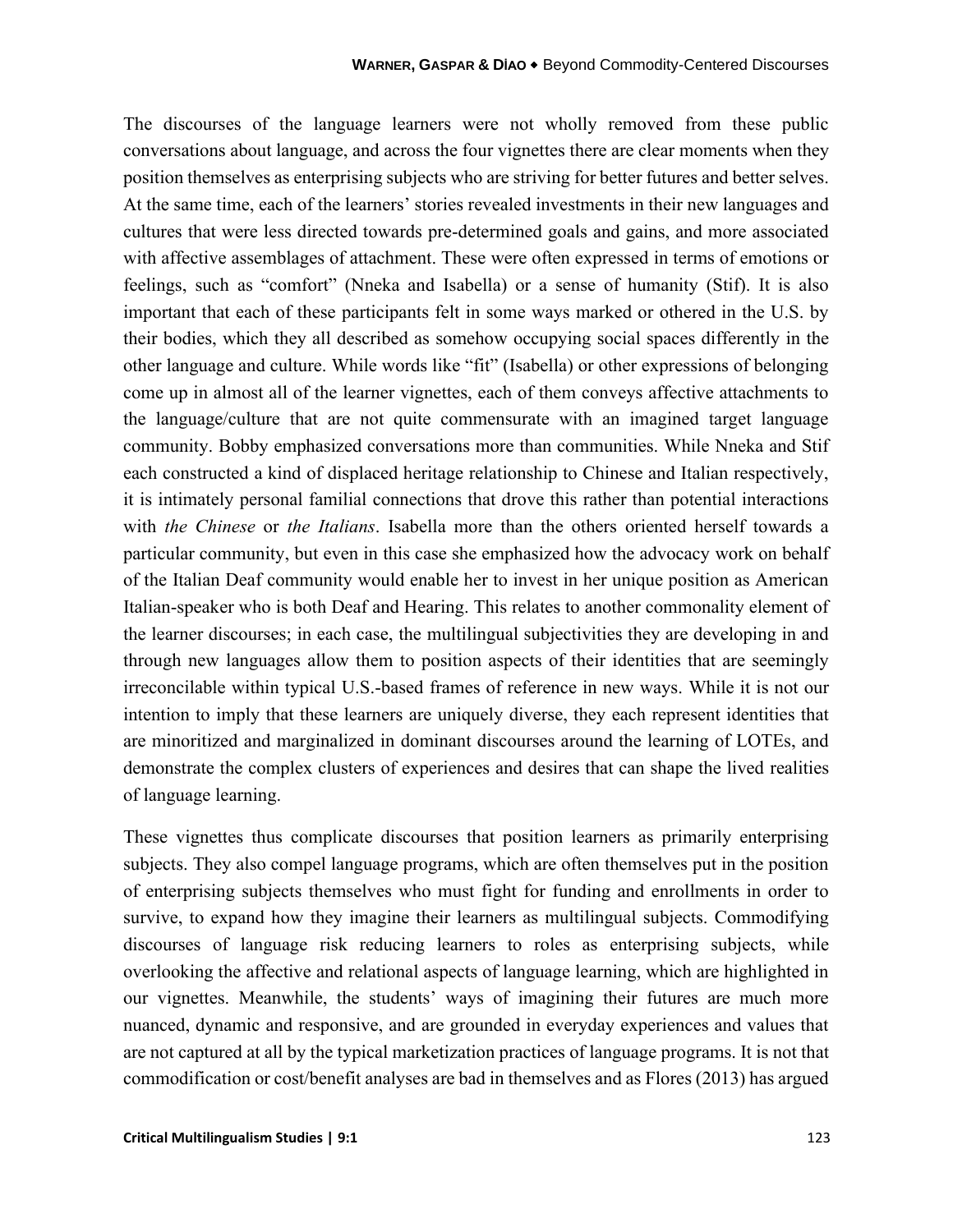it may not be possible or even desirable for language learning to operate outside of neoliberal logics completely; however, language educators can and must reflect on the extent to which they are complicit in normative and neoliberal discourse regimes that erase other ways of being and desiring to be multilingual. When given space to reflect, critique, and interrogate, learners themselves give us opportunities to explore the limits of their linguistic and cultural repertoires for envisioning themselves, their relations to others, and their possible future lives. In other words, while "competition over who defines and what counts as legitimate commodifiable language" (Heller, 2010, p. 103) cannot be overcome or cast aside, it is incumbent on educators to recognize that students have desires that are in excess of these concerns and that simply reproducing these structures reduces the power and potential of who they might imagine themselves to be. While we may not be able to design a mission statement or a curriculum that anticipates the kinds of needs and desires expressed by the learners in this study let alone the vast number of other possibilities other individuals might bring, we can continue to articulate answers to the question "Why study language X?" that are as much about spaces of possibility as they are enterprising calculations. And we can ask ourselves whether and how we are making room for learners to play with and explore their sense of themselves as human beings with feelings, hopes, and drives too complex to not be experienced through multilingual lives.

#### **References**

- Anya, U. (2020). African Americans in World Language Study: The Forged Path and Future Directions. *Annual Review of Applied Linguistics, 40*, 97–112.
- Bernstein, K. A., Hellmich, E. A., Katznelson, N., Shin, J., & Vinall, K. (2015). Introduction to the special issue: Critical perspectives on neoliberalism in second/foreign language education. *L2 Journal*, *7*(3), 3–14. [Link](https://escholarship.org/content/qt9xp597qb/qt9xp597qb.pdf)
- Bourdieu, P. (1977). *Outline of a Theory of Practice*. Cambridge: Cambridge University Press.
- Bourdieu, P. (1984). *Distinction: A Social Critique of the Judgement of Taste*. Cambridge, MA: Harvard University Press.
- Darvin, R., & Norton, B. (2015). Identity and a model of investment in applied linguistics. *Annual Review of Applied Linguistics*, *35*, 36–56.
- De Costa, P. I. (2019). Elite multilingualism, affect and neoliberalism. *Journal of Multilingual and Multicultural Development, 40*(5), 453–460.
- Dennis, M. (2019, August 24). Is Africa the future for recruiting international students?. University World News: The Global Window on Higher Education. [Link](https://www.universityworldnews.com/post.php?story=20190816144515896)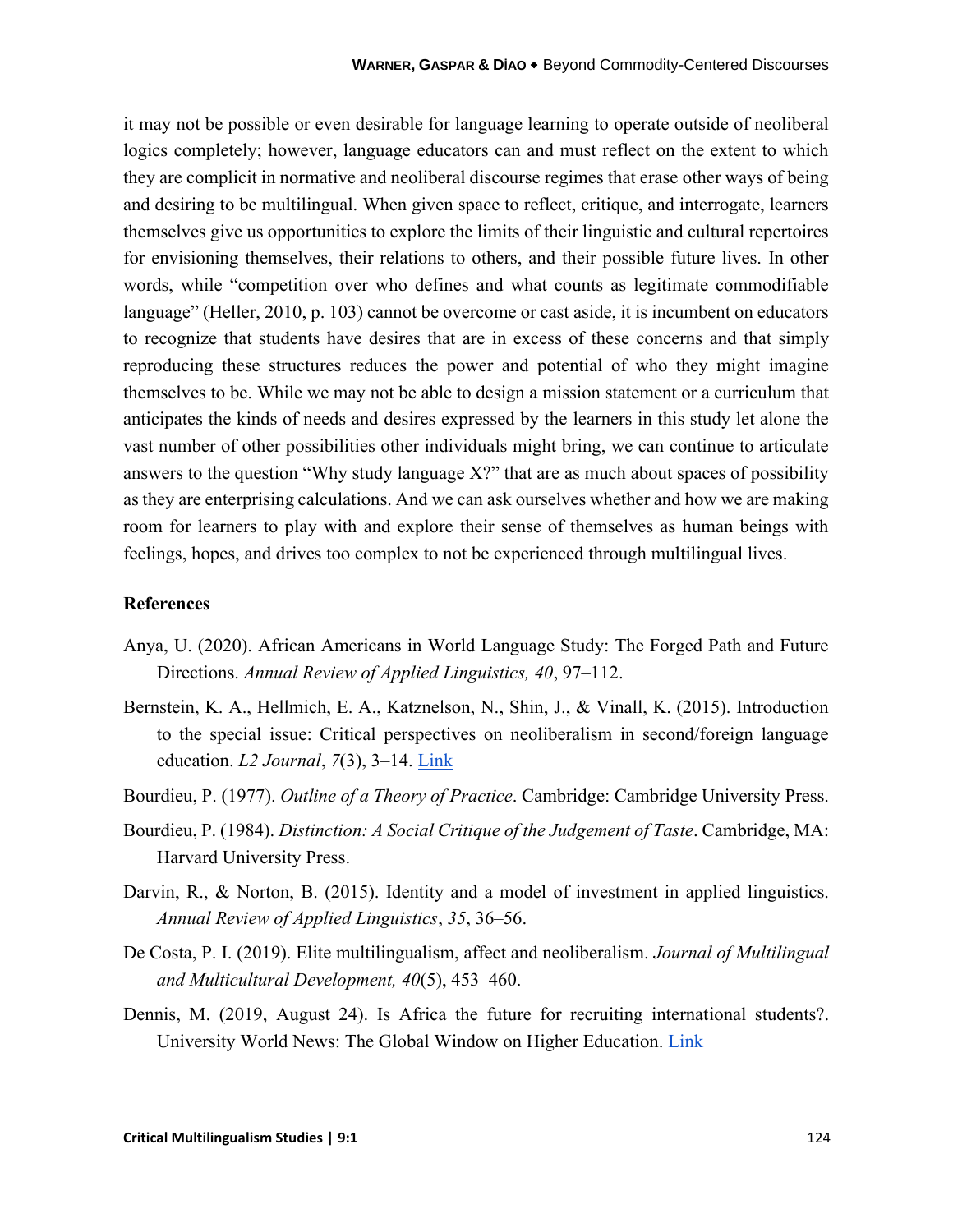- Diao, W. (2017). Between the standard and non-standard: Accent and identity among transnational Mandarin speakers studying abroad in China. *System*, *71*, 87–101. [Link](https://d1wqtxts1xzle7.cloudfront.net/56697348/Diao_2017_System.pdf?1527750426=&response-content-disposition=inline%3B+filename%3DBetween_the_standard_and_non_standard_Ac.pdf&Expires=1618065711&Signature=JXAOkmAFk-lC1ZgpbvCzAnDOC6wViv3tLvBtODOGcKzaji3YAUkmNi2XIdDW6lkxAYzvUo868~-9zltewyDf8sv-iYCUkl2DR4nnkIBXPmSau3wVrQt5y-6VdYLttJPmZIq0rl3cJFr3MNTWq1g9ErrUOs7ftArZHE7EJj7-9W8hnFAkok16-cMHlQLsX0rv8xBhZdu6vDTXPxI3RBSthMVjeD5Wjmsm-bbnTDK6dsb6IjgHHCLMppIxqX6ocAHrFcRI30jbDZEpAlpYCkX6mYUAOoQWq9mTx3I4jTn-WQfAPfLgt-ll9RVKus9bxkKCxk-qo7KcEC15TCQU-Xqkqw__&Key-Pair-Id=APKAJLOHF5GGSLRBV4ZA)
- Diao, W. (2020). Speaking against racism: stories of successful Chinese L2 learners of color in China. *Critical Inquiry in Language Studies*, *18*(2), 105–132. [Link](https://www.tandfonline.com/doi/abs/10.1080/15427587.2020.1764358)
- Diao, W., & Trentman, E. (2016). Politicizing study abroad: Learning Arabic in Egypt and Mandarin in China. *L2 Journal*, *8*(2), 31–50. [Link](https://escholarship.org/content/qt90g8r79m/qt90g8r79m.pdf)
- Dupuy, B., & Michelson, K. (2019). Introduction. Shifting paradigms: Reshaping discourse and practice for a more situated approach to second language education. In B. Dupuy & K. Michelson (Eds.), *Pathways to Paradigm Change: Critical Examinations of Prevailing Discourses and Ideologies in Second Language Education* (pp. 1-8). AAUSC Issues in Language Program Direction. Boston: Cengage Thomson. [Link](https://scholarspace.manoa.hawaii.edu/bitstream/10125/69789/2019_00.pdf)
- Flores, N. (2013). The unexamined relationship between neoliberalism and plurilingualism: A cautionary tale. *TESOL Quarterly*, *47*(3), 500–520. [Link](https://d1wqtxts1xzle7.cloudfront.net/32680711/%282013%29Neoliberalism_Plurilingualism.pdf?1388867070=&response-content-disposition=inline%3B+filename%3DThe_Unexamined_Relationship_between_Neol.pdf&Expires=1618065609&Signature=LY~ZI3B4NoouGvK3xYtSZN2fUy-EpDWw8ir2eXJ5BXCyMb-2ZVP-wrSAB2sixr7G2MUKJQ8pEyMUIcAJUWsGE8ih0mYtho9nkJ56anS1b3HjiITUE2xwXAODdheKzM7-FbkaBsEYegxbLhHJI3PWJ542OLbidtvqsXoY3ZE4wqEA7Ml2RTtattAuVY6MTNmYguscc6K~bmwt1H5TVD9bLnUowf6GwEfPJqm8nBEvHxk8TnQyThk~mPKW5MJER11hol36WxppDu8qvn2cjzi-YdlzKN9ov-IA0b16-fqXQgY2qepW7u~q0M6fy8isw5twFVn~DKUDbqhUfuMv0fcJTQ__&Key-Pair-Id=APKAJLOHF5GGSLRBV4ZA)
- Gaspar, B. (2020). *Shifting Goals in Italian Learning: Imagination, Multilingualism, and Agency in the Narratives of Underrepresented Foreign Language Learners* [Unpublished doctoral dissertation/master's thesis]. University of Arizona.
- Heller, M. (2010). The commodification of language. *Annual Review of Anthropology*, *39*, 101– 114.
- Heller, M., & McElhinny, B. (2017). *Language, Capitalism, Colonialism: Toward a Critical History.* Toronto: University of Toronto Press.
- Kendon, A. (2004). Contrasts in gesticulation: A Neapolitan speaker and a British speaker compared. In C. Muller and R. Posner (Eds.), Semantics and pragmatics of everyday gestures (pp. 173–193). Berlin: Weidler Buchverlag.
- Kramsch, C. (2009). *The Multilingual Subject.* Oxford: Oxford University Press.
- Kristeva, J. (1980). *Desire in Language: A Semiotic Approach to Literature and Art*. New York: Columbia University Press.
- Kubota, R. (2011). Learning a foreign language as leisure and consumption: Enjoyment, desire, and the business of eikaiwa. *International Journal of Bilingual Education and Bilingualism, 14*(4), 473–488.
- Kubota, R. (2016). The multi/plural turn, postcolonial theory, and neoliberal multiculturalism: Complicities and implications for applied linguistics. *Applied Linguistics*, *37*(4), 474–494. [Link](https://citeseerx.ist.psu.edu/viewdoc/download?doi=10.1.1.895.4087&rep=rep1&type=pdf)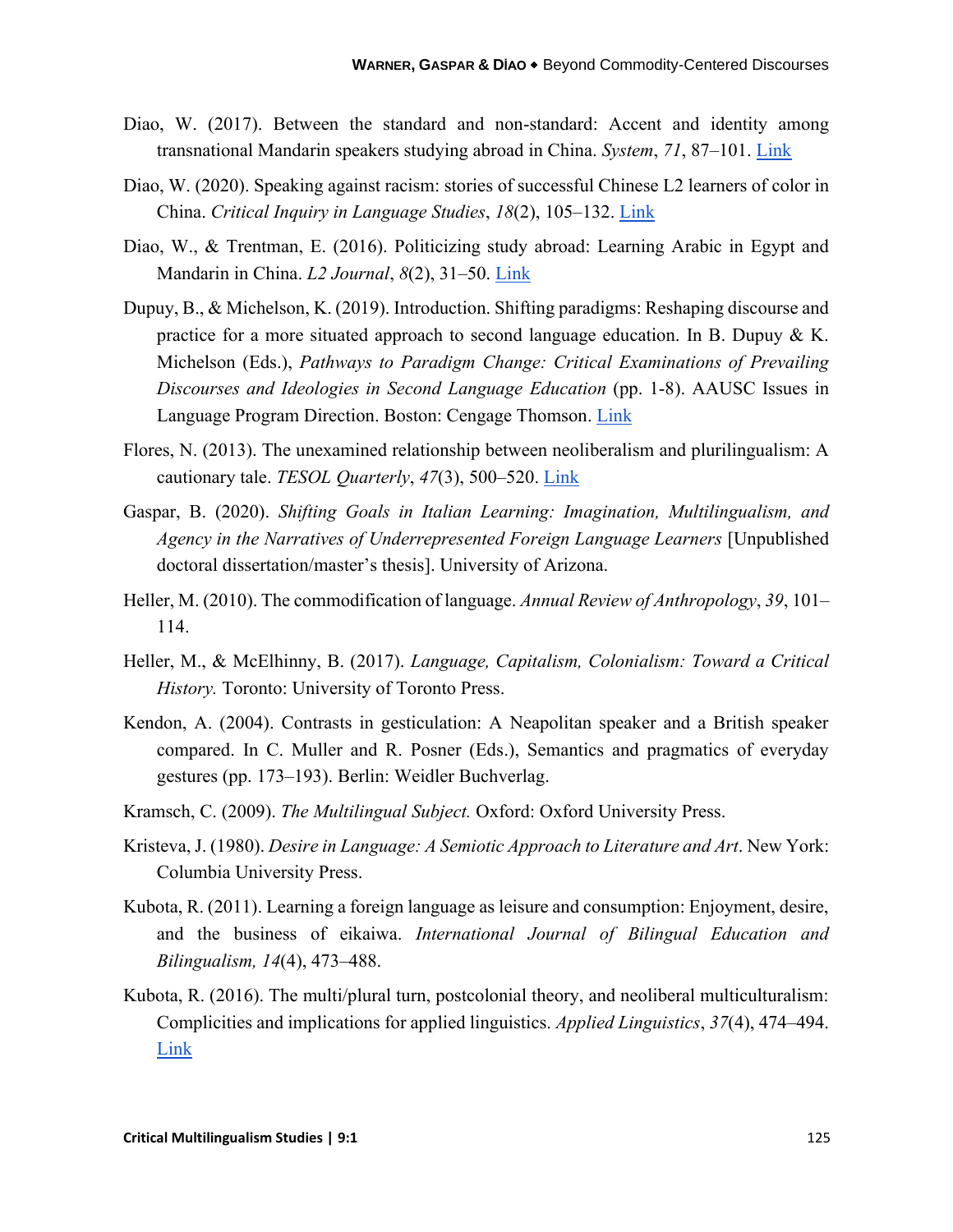- Looney, D., & Lusin, N. (2019). Enrollments in languages other than English in United States institutions of higher education, Summer 2016 and Fall 2016. Modern Language Association. [Link](https://files.eric.ed.gov/fulltext/ED599007.pdf)
- McNamara, T. (2012). Language assessments as shibboleths: A poststructuralist perspective. *Applied Linguistics*, *33*(5), 564–581.
- Miura, K., & Weiss, J. C. (2016). Will China Test Trump? Lessons from Past Campaigns and Elections. *The Washington Quarterly, 39*(4), 7–25.
- Muhammad, K. G. (2019). *The Condemnation of Blackness: Race, Crime, and the Making of Modern Urban America, With a New Preface*. Cambridge, MA: Harvard University Press.
- Norton, B. (1997). Language, identity, and the ownership of English. *TESOL Quarterly*, *31*(3), 409–429.
- Norton, B. (2000). *Identity and Language Learning: Gender, Ethnicity and Educational Change*. Boston: Allyn & Bacon.
- Norton, B. (2001). Non-Participation, Imagined Communities, and the Language Classroom. In: M. Breen (Ed.), Learner Contributions to Language Learning: New Directions in Research (pp. 159–71). Harlow: Pearson Education. [Link](https://d1wqtxts1xzle7.cloudfront.net/38764380/Breen_2001_-_Nonparticipation__imagined_communities__language_classroom.pdf?1442237547=&response-content-disposition=inline%3B+filename%3DNon_participation_imagined_communities_a.pdf&Expires=1618065103&Signature=F~U716CvdyHJUJLSivSQzP2G0fY3gYsPNW6l1Y0j6wLyxVPo0qXb6O7GWHVmve4UYTMm6zqCHwDQzFm6ExLESNb9jC3sw-t~e57jdleZQycygI1xUYrrPOIWZHxPd4afbUao-wsLqz8F9VgThtNzHUS0~G6GEP12EUVeFQ0uE5O~IpjcYAMmM5AeZIdVllNLHf0I9ODWB4pe0RRcnkJjDToxQo2JEzP-UNi6J-qdyxC9mlQ7HbRkp5KVC2cAi9YFtQ7XCTMEfAURFCp~IWDUi4mTxOb7mSr4ng0sdEt1umbnzZgMjbJmF9JRThofSQg0nMYVtR24Pqc19awwHFGgjQ__&Key-Pair-Id=APKAJLOHF5GGSLRBV4ZA)
- Norton, B. (2013). *Identity and Language Learning: Extending the Conversation*. Bristol, UK: Multilingual Matters.
- Pavlenko, A. (2002). Bilingualism and emotions. *Multilingua, 21*(1), 45–78. [Link](https://d1wqtxts1xzle7.cloudfront.net/41803111/Pavlenko_Multilingua_2002a.pdf?1454246264=&response-content-disposition=inline%3B+filename%3DBilingualism_and_emotions_2002.pdf&Expires=1618065044&Signature=F5l9Ut24REKhG9DwklGGtIPYhrdKH5Jst-3-iD7Kez7au-b27ytEpg7j7ziEomCpMaxLlM8O92ZkeYrxesciB9PJS7KOcK8dwn24RuJRhoEj8X4D1yiQrfRz3GYeOvREBs90Z~EighgVa1oNHbYwMk1hcorun1QGG55IlaaVRut56S4u23MSqdDah2fbW0UFNtPnSixwEKBcMDdpvsbF0CDkyCCLalCneMGjDX9D7UFL4DtcZfZKnu~tkUIXhn489tBP2lXdCOi8o9K5f83tg0NnZqRTWmE7aYLB7BENXCBoAos5H-OSNMs9vePA-FiKq3gCTUXdXyt9H1FzhhBxXA__&Key-Pair-Id=APKAJLOHF5GGSLRBV4ZA)
- Pennycook, A. (2016). Politics, power relationships and ELT. In G. Hall, *The Routledge Handbook of English Language Teaching* (pp. 26–37). London: Routledge.
- Thompson, A. S. (2017). Language learning motivation in the United States: An examination of language choice and multilingualism. *Modern Language Journal*, *101*(3), 483–500.
- Trentman, E., & Diao, W. (2017). The American gaze east: Discourses and destinations of US study abroad. *Study Abroad Research in Second Language Acquisition and International Education*, *2*(2), 175–205.

#### **Appendix: Governmental/NGO Publications**

American Academy of Arts and Sciences. (2017). *America's Languages: Investing in Language Education for the 21st Century*. Retrieved from: [Link](https://www.amacad.org/publication/americas-languages)

Commission on Language Learning. (2017). *The State of Languages in the U.S.: A Statistical Portrait.* American Academy of Arts and Sciences. Retrieved from: [Link](https://www.amacad.org/sites/default/files/publication/downloads/State-of-Languages-in-US.pdf)